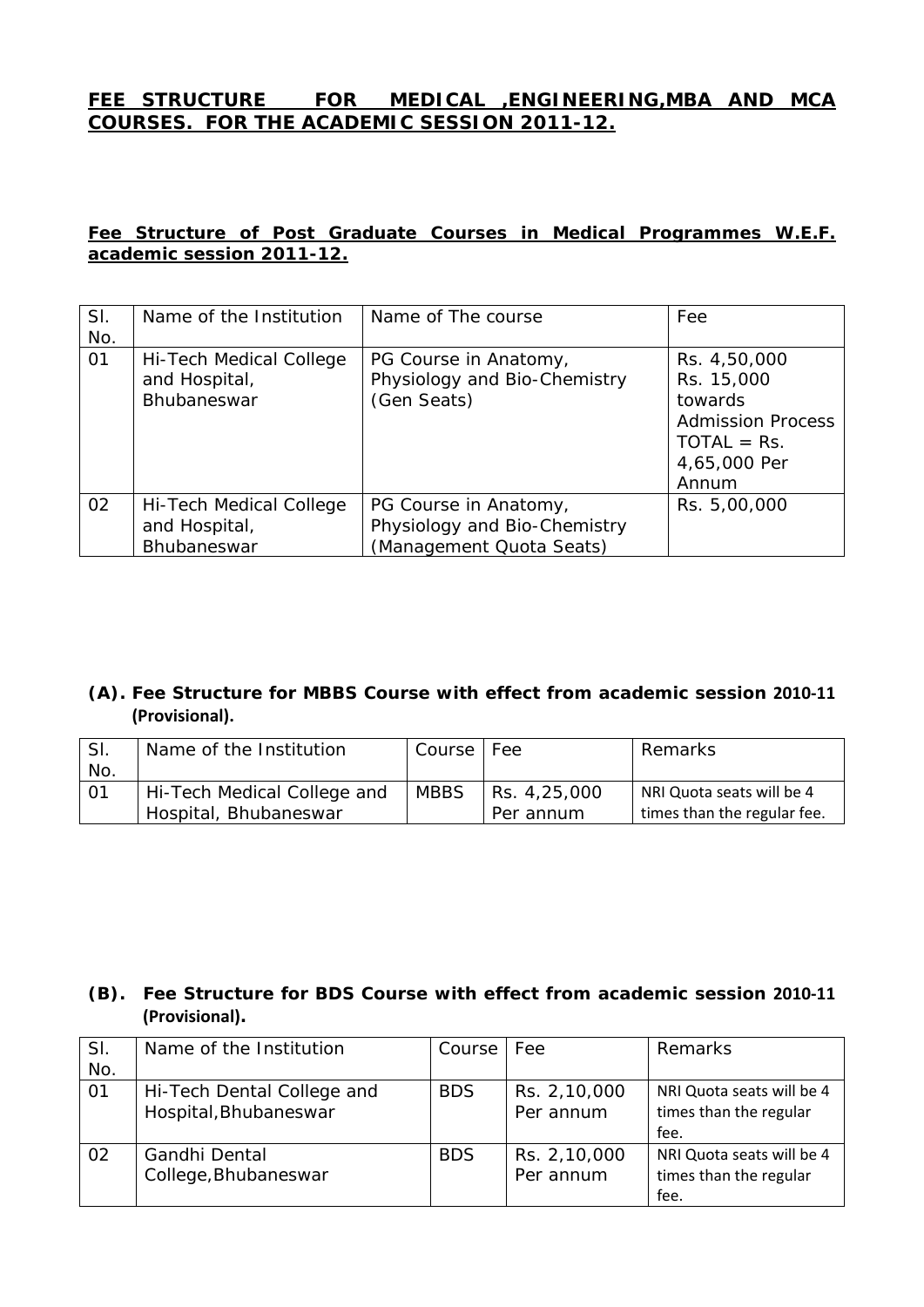### **Fixation of optional Cost (Medical courses)**

The optional cost and caution money in respect of Post Graduate Courses in Medical Programmes are fixed as follows w.e.f. academic session 2011-12.

| SI. | Particulars                | <b>Optional Fee and Caution Money</b>                 |
|-----|----------------------------|-------------------------------------------------------|
| No. |                            |                                                       |
| 01  | Hostel Cost for all        | (i). Rs. 18,000 per Year per Student (Own Hostel)     |
|     | Courses                    | (ii). Rs. 10,000 per Year per Student (Rented hostel) |
| 02  | <b>Transportation Cost</b> | Rs. 8,000 up to 20 Km and Rs. 12,000 for more than    |
|     |                            | that for the full year.                               |
| 03  | Pre-Placement              | Rs. 8,000 for total course subject to maximum Rs.     |
|     | Training                   | 4,000 per year                                        |
| 04  | Uniform & Blazer           | The cost of uniform provided by the College shall not |
|     |                            | exceed Rs. 1,500 and for Blazer and Uniform together  |
|     |                            | provided by the College shall not exceed Rs. 4,000    |
| 05  | Caution Money (One         | Rs. 2,500                                             |
|     | Time Refundable)           |                                                       |

## **FEE STRUCTURE FOR ENGINEERING COURSES**

| Sl. No.        | <b>Name of the College</b>                                                            | Programme      | Fee                     | Remark                                                                |
|----------------|---------------------------------------------------------------------------------------|----------------|-------------------------|-----------------------------------------------------------------------|
| $\mathbf{1}$   | Adarsha College of Engineering, Angul                                                 | <b>B.</b> Tech | Rs. 44,000 Per<br>annum | NRI Quota seats<br>will be 4 times<br>than the regular<br>fee.        |
| $\overline{2}$ | Ajay Binay Institute of Technology,<br><b>Cuttack</b>                                 | <b>B.</b> Tech | Rs. 50,000 Per<br>annum | <b>NRI Quota seats</b><br>will be 4 times<br>than the regular<br>fee. |
| 3              | Apex Institute of Technology &<br>Management, Bhubaneswar                             | <b>B.</b> Tech | Rs. 56,000<br>Per annum | <b>NRI Quota seats</b><br>will be 4 times<br>than the regular<br>fee. |
| 4              | Aryan Institute of Engineering &<br>Technology, Bhubaneswar                           | <b>B.</b> Tech | Rs. 54,000 Per<br>annum | <b>NRI Quota seats</b><br>will be 4 times<br>than the regular<br>fee. |
| 5              | Balasore College of Engineering &<br><b>Technology, Balasore</b>                      | <b>B.</b> Tech | Rs. 45,000 Per<br>annum | <b>NRI Quota seats</b><br>will be 4 times<br>than the regular<br>fee. |
| 6              | <b>Barrister Ranjit Mohanty International</b><br>Institute of Technology, Bhubaneswar | <b>B.</b> Tech | Rs. 66,000<br>Per annum | <b>NRI Quota seats</b><br>will be 4 times<br>than the regular<br>fee. |
| $\overline{7}$ | <b>Bhadrak Institute of Engineering &amp;</b><br><b>Technology, Bhadrak</b>           | <b>B.</b> Tech | Rs. 47,000 Per<br>annum | <b>NRI Quota seats</b><br>will be 4 times                             |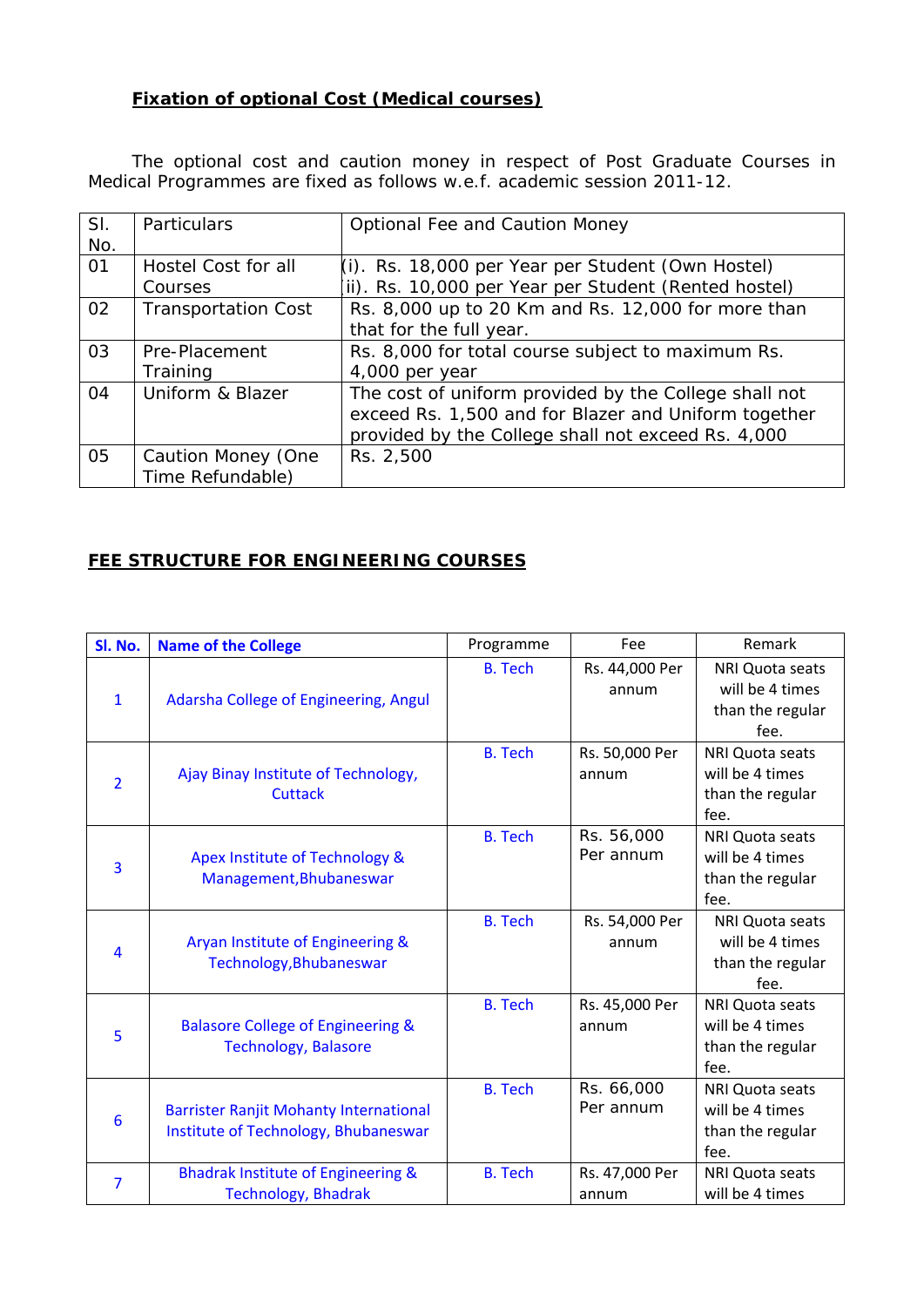|    |                                                                            |                                                  |                                                                               | than the regular<br>fee.                                        |
|----|----------------------------------------------------------------------------|--------------------------------------------------|-------------------------------------------------------------------------------|-----------------------------------------------------------------|
| 8  | <b>Bhubaneswar Engineering College,</b><br><b>Bhubaneswar</b>              | <b>B.</b> Tech                                   | Rs. 63,000<br>Per annum                                                       | NRI Quota seats<br>will be 4 times<br>than the regular<br>fee.  |
| 9  | <b>Bhubaneswar Institute of Industrial</b><br>Technology, Bhubaneswar      | <b>B.</b> Tech                                   | Rs. 40,000<br>Per annum                                                       | NRI Quota seats<br>will be 4 times<br>than the regular<br>fee.  |
| 10 | Bhubaneswar Institute of Technology,<br><b>Bhubaneswar</b>                 | <b>B.</b> Tech                                   | Rs. 55,000 Per<br>annum                                                       | NRI Quota seats<br>will be 4 times<br>than the regular<br>fee.  |
| 11 | <b>Black Diamond College of Engineering</b><br>and Technology, Jharsuguda  | <b>B.</b> Tech                                   | Rs. 64,000<br>Per annum                                                       | NRI Quota seats<br>will be 4 times<br>than the regular<br>fee.  |
| 12 | <b>Capital Engineering College,</b><br><b>Bhubaneswar</b>                  | <b>B.</b> Tech                                   | Rs. 40,000<br>Per annum                                                       | NRI Quota seats<br>will be 4 times<br>than the regular<br>ffee. |
| 13 | C. V. Raman College of Engineering,<br><b>Bhubaneswar</b>                  | <b>B.</b> Tech<br>M. Tech<br><b>Marine Engg.</b> | Rs. 68,000<br>Per annum<br>Rs. 75,000<br>Per annum<br>Rs. 95,000 Per<br>annum | NRI Quota seats<br>will be 4 times<br>than the regular<br>fee.  |
| 14 | <b>College of Engineering Bhubaneswar</b>                                  | <b>B.</b> Tech<br>M. Tech                        | Rs. 59,000 Per<br>annum<br>Rs. 65,000 Per<br>annum                            | NRI Quota seats<br>will be 4 times<br>than the regular<br>fee.  |
| 15 | Dhaneswar Rath Institute of Engineering<br>and Management Studies, Cuttack | <b>B.</b> Tech<br>M. Tech                        | Rs. 65,000 Per<br>annum<br>Rs. 72,000 Per                                     | NRI Quota seats<br>will be 4 times<br>than the regular          |
| 16 | <b>Eastern Academy of Science and</b>                                      | <b>B.</b> Tech                                   | annum<br>Rs.65,000 Per                                                        | fee.<br><b>NRI Quota seats</b>                                  |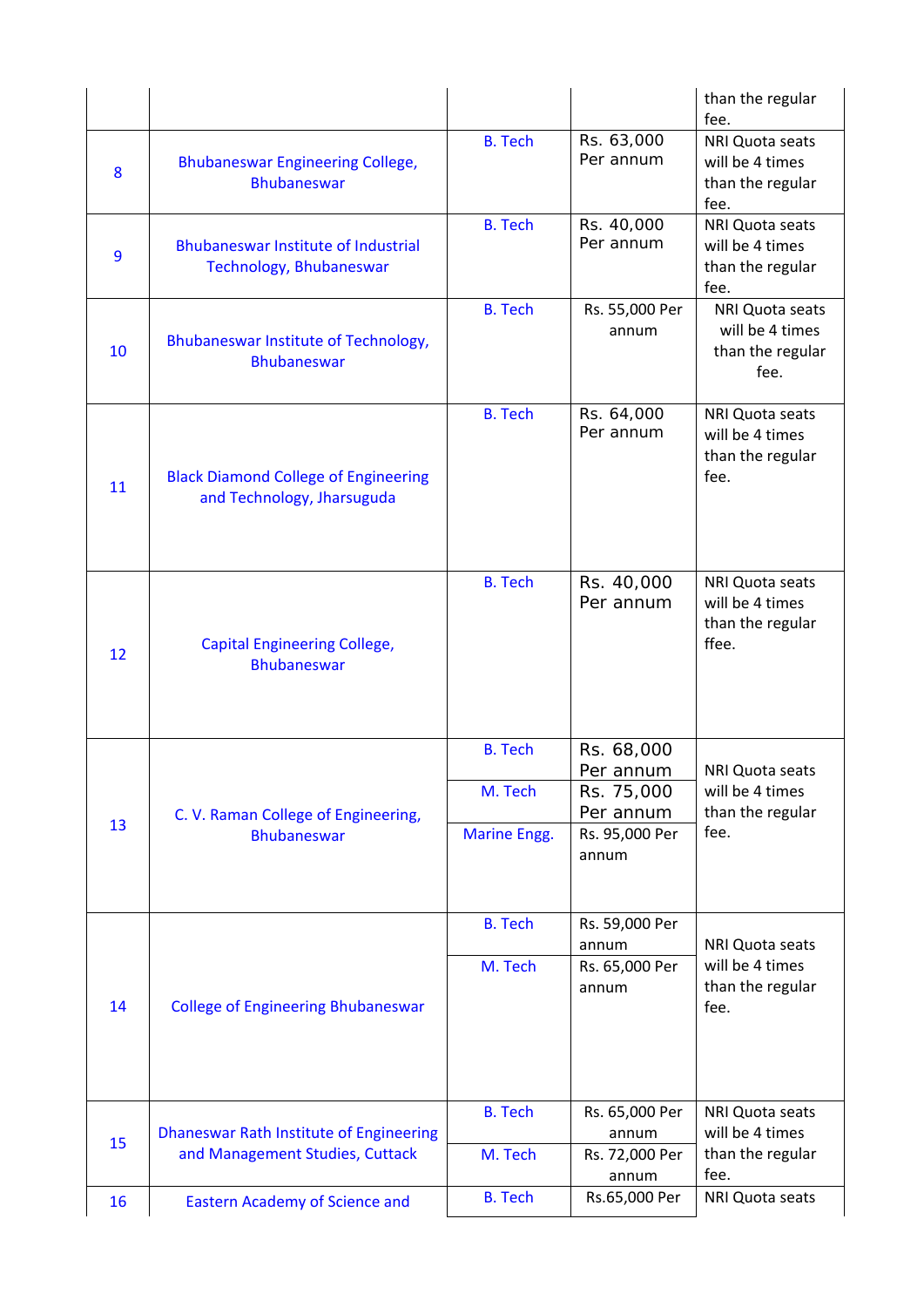|    |                                                         |                | annum                   | will be 4 times                           |
|----|---------------------------------------------------------|----------------|-------------------------|-------------------------------------------|
|    | Technology, Phulnakhra                                  | M.Tech         | Rs. 72,000 Per<br>annum | than the regular<br>fee.                  |
|    |                                                         | <b>B.</b> Tech | Rs. 53,000 Per          | <b>NRI Quota seats</b>                    |
| 17 | Einstein Academy of Technology and                      |                | annum                   | will be 4 times                           |
|    | Management, Bhubaneswar                                 |                |                         | than the regular<br>fee.                  |
|    |                                                         | <b>B.</b> Tech | Rs. 49,000 Per          | NRI Quota seats                           |
| 18 | <b>Eklavya College of Technology and</b>                |                | annum                   | will be 4 times                           |
|    | Science, Bhubaneswar                                    |                |                         | than the regular<br>fee.                  |
|    |                                                         | <b>B.</b> Tech | Rs. 52,000 Per          | NRI Quota seats                           |
| 19 | <b>Gandhi Academy of Technology and</b>                 |                | annum                   | will be 4 times                           |
|    | <b>Engineering, Berhampur</b>                           |                |                         | than the regular                          |
|    |                                                         | <b>B.</b> Tech | Rs. 59,000 Per          | fee.<br>NRI Quota seats                   |
|    | <b>Gandhi Engineering College,</b>                      |                | annum                   | will be 4 times                           |
| 20 | <b>Bhubaneswar</b>                                      |                |                         | than the regular                          |
|    |                                                         |                |                         | fee.                                      |
|    | <b>Gandhi Institute for Education and</b>               | <b>B.</b> Tech | Rs. 55,000 Per          | <b>NRI Quota seats</b><br>will be 4 times |
| 21 | Technology, Bhubaneswar                                 |                | annum                   | than the regular                          |
|    |                                                         |                |                         | fee.                                      |
|    |                                                         | <b>B.</b> Tech | Rs. 68,000 Per          | NRI Quota seats                           |
| 22 | Gandhi Institute for Technological                      |                | annum                   | will be 4 times                           |
|    | Advancement, Bhubaneswar                                |                |                         | than the regular<br>fee.                  |
|    |                                                         | <b>B.</b> Tech | Rs. 52,000 Per          | NRI Quota seats                           |
| 23 | Gandhi Institute for Technology,                        |                | annum                   | will be 4 times                           |
|    | <b>Bhubaneswar</b>                                      |                |                         | than the regular                          |
|    |                                                         |                |                         | fee.                                      |
|    | Gandhi Institute of Engineering and                     | <b>B.</b> Tech | Rs. 68,000 Per<br>annum | NRI Quota seats<br>will be 4 times        |
| 24 | <b>Technology, Gunupur</b>                              | M. Tech        | Rs. 75,000 Per          | than the regular                          |
|    |                                                         |                | annum                   | fee.                                      |
|    |                                                         | <b>B.</b> Tech | Rs. 55,000              | NRI Quota seats                           |
| 25 | Gandhi Institute of Industrial<br>Technology, Berhampur |                | Per annum               | will be 4 times                           |
|    |                                                         |                |                         | than the regular<br>fee.                  |
|    |                                                         | <b>B.</b> Tech | Rs. 55,000              | NRI Quota seats                           |
| 26 | Gandhi Institute of Science and                         |                | Per annum               | will be 4 times                           |
|    | Technology, Raygada                                     |                |                         | than the regular                          |
|    |                                                         | <b>B.</b> Tech | Rs. 56,000              | fee.<br>NRI Quota seats                   |
|    | Gandhi Institute of Technology and                      |                | Per annum               | will be 4 times                           |
| 27 | Management, Bhubaneswar                                 |                |                         | than the regular                          |
|    |                                                         |                |                         | fee.                                      |
|    | Ghanashyama Hemalata Institute of                       | <b>B.</b> Tech | Rs. 55,000 Per<br>annum | NRI Quota seats<br>will be 4 times        |
| 28 | <b>Technology and Management, Puri</b>                  |                |                         | than the regular                          |
|    |                                                         |                |                         | fee.                                      |
| 29 | <b>Gopal Krushna College of Engineering</b>             | <b>B.</b> Tech | Rs. 45,000 Per          | NRI Quota seats                           |
|    | and Technology, Jeypore                                 |                | annum                   | will be 4 times                           |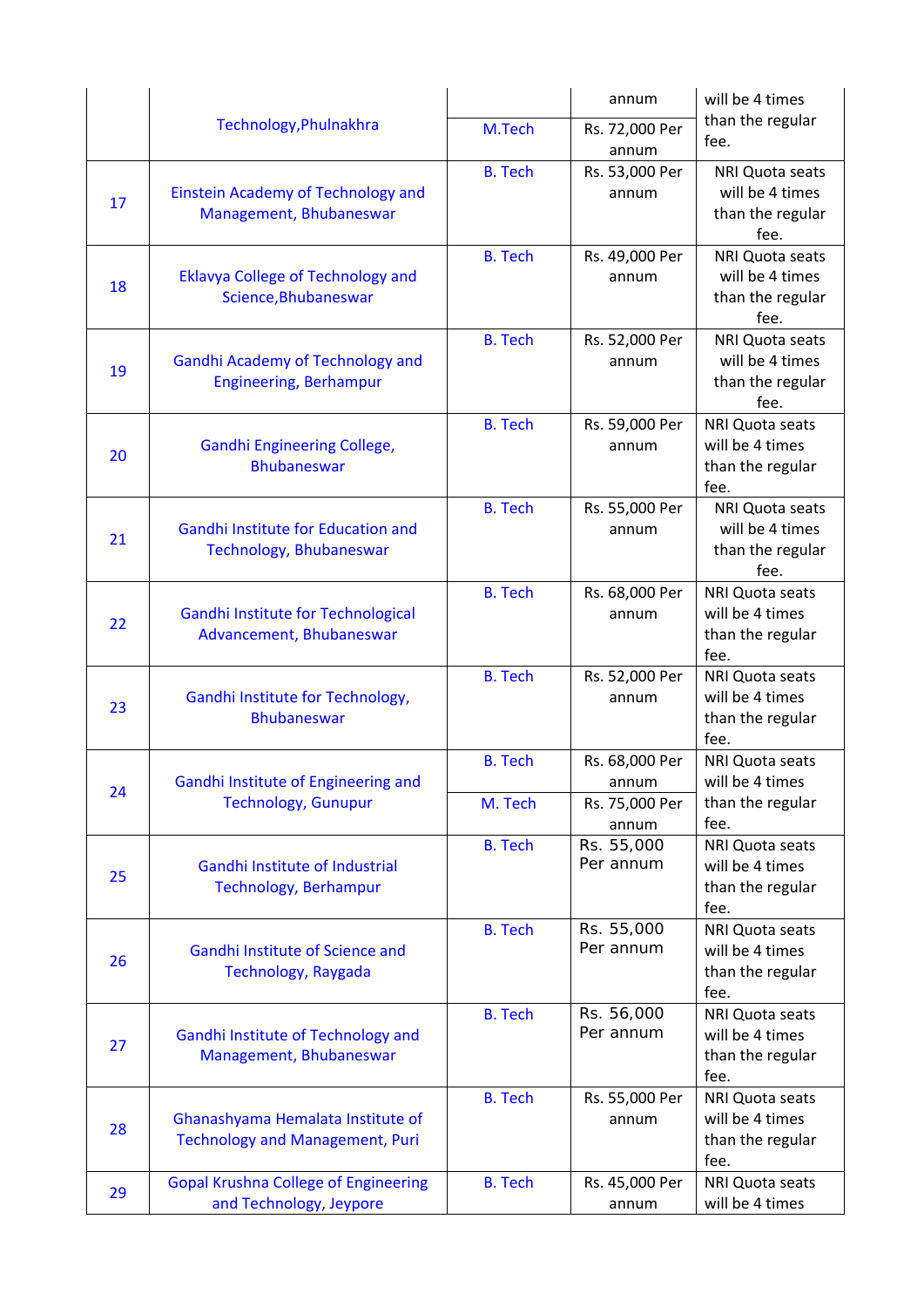|    |                                                                          |                |                         | than the regular<br>fee.                                              |
|----|--------------------------------------------------------------------------|----------------|-------------------------|-----------------------------------------------------------------------|
| 30 | <b>Gurukul College of Engineering for</b><br>Women, Bhubaneswar          | <b>B.</b> Tech | Rs. 46,000 Per<br>annum | NRI Quota seats<br>will be 4 times<br>than the regular<br>fee.        |
| 31 | <b>Gurukul Institute of</b><br>Technology, Bhubaneswar                   | <b>B.</b> Tech | Rs. 45,000<br>Per annum | <b>NRI Quota seats</b><br>will be 4 times<br>than the regular<br>fee  |
| 32 | <b>HI-Tech College of Engineering</b><br><b>Bhubaneswar</b>              | <b>B.</b> Tech | Rs. 54,000 Per<br>annum | NRI Quota seats<br>will be 4 times<br>than the regular<br>fee.        |
| 33 | Hi-Tech Institute of Technology<br><b>Bhubaneswar</b>                    | <b>B.</b> Tech | Rs. 64,000<br>Per annum | <b>NRI Quota seats</b><br>will be 4 times<br>than the regular<br>fee. |
| 34 | Indic Institute of Design and Research<br><b>Bhubaneswar</b>             | <b>B.</b> Tech | Rs. 64,000<br>Per annum | <b>NRI Quota seats</b><br>will be 4 times<br>than the regular<br>fee. |
| 35 | Indotech College of Engineering,<br><b>Bhubaneswar</b>                   | <b>B.</b> Tech | Rs. 45,000 Per<br>annum | NRI Quota seats<br>will be 4 times<br>than the regular<br>fee.        |
| 36 | Indus College of Engineering,<br><b>Bhubaneswar</b>                      | <b>B.</b> Tech | Rs. 52,000 Per<br>annum | NRI Quota seats<br>will be 4 times<br>than the regular<br>fee.        |
| 37 | Institute of Advanced Computer and<br>Research, Raygada                  | <b>B.</b> Tech | Rs. 52,000 Per<br>annum | <b>NRI Quota seats</b><br>will be 4 times<br>than the regular<br>fee. |
| 38 | <b>International Institute of Engineering</b><br>Technology, Bhubaneswar | <b>B.</b> Tech | Rs. 40,000<br>Per annum | <b>NRI Quota seats</b><br>will be 4 times<br>than the regular<br>fee. |
| 39 | Jagannath Institute of Engineering and<br><b>Technology, Cuttack</b>     | <b>B.</b> Tech | Rs. 46,000 Per<br>annum | NRI Quota seats<br>will be 4 times<br>than the regular<br>fee.        |
| 40 | Kalam Institute of Technology,<br><b>Berhampur</b>                       | <b>B.</b> Tech | Rs. 53,000<br>Per annum | NRI Quota seats<br>will be 4 times<br>than the regular<br>fee         |
| 41 | <b>KMBB College of Engineering and</b><br>Technology, Bhubaneswar        | <b>B.</b> Tech | Rs. 53,000 Per<br>annum | <b>NRI Quota seats</b><br>will be 4 times<br>than the regular<br>fee. |
| 42 | Konark Institute of Science and<br>Technology, Bhubaneswar               | <b>B.</b> Tech | Rs. 57,000 Per<br>annum | NRI Quota seats<br>will be 4 times                                    |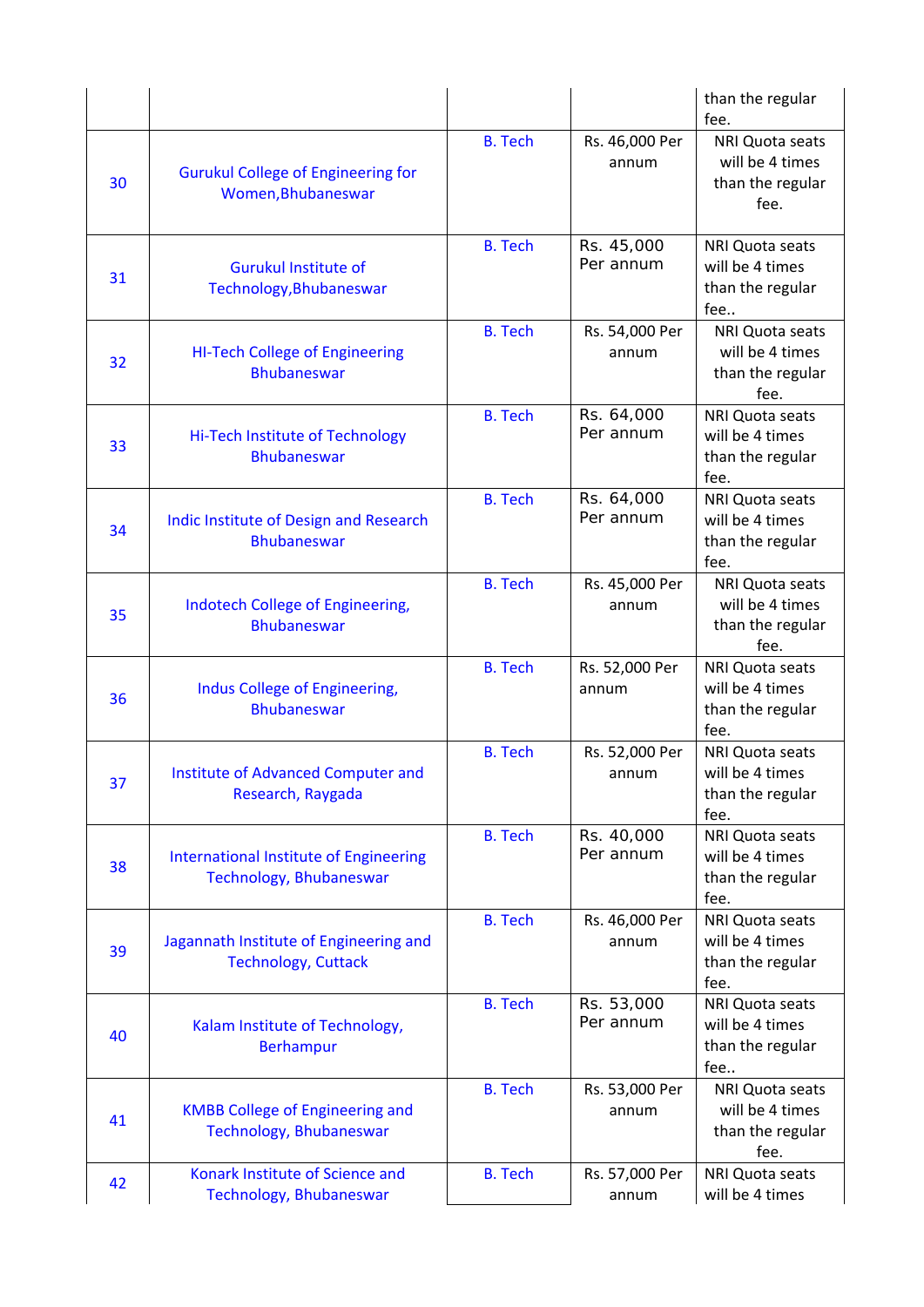| Rs. 63,000 Per                                                                | than the regular       |
|-------------------------------------------------------------------------------|------------------------|
| fee.<br>annum                                                                 |                        |
| <b>B.</b> Tech<br>Rs. 55,000                                                  | NRI Quota seats        |
| Per annum<br><b>Koustav Institute of Technology</b><br>43                     | will be 4 times        |
| <b>Bhubaneswar</b>                                                            | than the regular       |
| fee.                                                                          |                        |
| <b>B.</b> Tech<br>Rs. 52,000 Per                                              | NRI Quota seats        |
| Koustuva Institute of Self Domain(for<br>annum<br>44                          | will be 4 times        |
| Women), Bhubaneswar<br>M. Tech<br>Rs. 57,000 Per                              | than the regular       |
| fee.<br>annum                                                                 |                        |
| <b>B.</b> Tech<br>Rs. 64,000 Per                                              | NRI Quota seats        |
| Krupajala Engineering College,<br>annum                                       | will be 4 times        |
| 45<br><b>Bhubaneswar</b><br>M. Tech<br>Rs. 70,000 Per                         | than the regular       |
| fee.<br>annum                                                                 |                        |
| Rs. 40,000<br><b>B.</b> Tech                                                  | NRI Quota seats        |
| Per annum                                                                     | will be 4 times        |
| Kruttika Institute of Technical                                               | than the regular       |
| 46<br>Education,, Bhubaneswar<br>fee.                                         |                        |
|                                                                               |                        |
|                                                                               |                        |
| Rs. 52,000                                                                    | NRI Quota seats        |
| Per annum<br>Maharaja Institute of                                            | will be 4 times        |
| 47<br>Technology, Bhubaneswar                                                 | than the regular       |
| fee.                                                                          |                        |
| <b>B.</b> Tech<br>Rs. 59,000 Per                                              | NRI Quota seats        |
| Mahavir Institute of Engineering and<br>annum<br>48                           | will be 4 times        |
| Technology, Bhubaneswar<br>M. Tech<br>Rs. 65,000 Per                          | than the regular       |
| fee.<br>annum                                                                 |                        |
| <b>B.</b> Tech<br>Rs. 52,000 Per                                              |                        |
| annum                                                                         | <b>NRI Quota seats</b> |
| Majhighariani Institute of Technology<br>M.Tech<br>Rs. 57,000 Per<br>49       | will be 4 times        |
| and Science, Raygada<br>annum                                                 | than the regular       |
| fee.<br>M. Tech (Bio<br>Rs.1,00,000                                           |                        |
| <b>Technology)</b><br>Per annum                                               |                        |
| Rs. 55,000                                                                    | NRI Quota seats        |
| Per annum<br><b>B.</b> Tech<br><b>Modern Engineering and Management</b><br>50 | will be 4 times        |
| Studies, Balasore                                                             | than the regular       |
| fee                                                                           |                        |
| Rs. 56,000                                                                    | NRI Quota seats        |
| Per annum<br><b>B.</b> Tech<br>Modern Institute of Technology and             | will be 4 times        |
| 51<br>Management, Bhubaneswar                                                 | than the regular       |
| fee                                                                           |                        |
| <b>B.</b> Tech<br>Rs. 52,000 Per                                              | NRI Quota seats        |
| Nalanda Institute of Technology,<br>annum<br>52                               | will be 4 times        |
| <b>Bhubaneswar</b>                                                            | than the regular       |
| fee.                                                                          |                        |
| <b>B.</b> Tech<br>Rs. 68,000 Per                                              | NRI Quota seats        |
| National Institute of Science and<br>annum                                    | will be 4 times        |
| 53<br>Technology, Berhampur<br>M. Tech<br>Rs. 75,000 Per                      | than the regular       |
| fee.<br>annum                                                                 |                        |
| Rs. 45,000 Per                                                                | NRI Quota seats        |
| Nigam Institute of Engineering and<br>54<br><b>B.</b> Tech<br>annum           | will be 4 times        |
| <b>Technology, Cuttack</b>                                                    | than the regular       |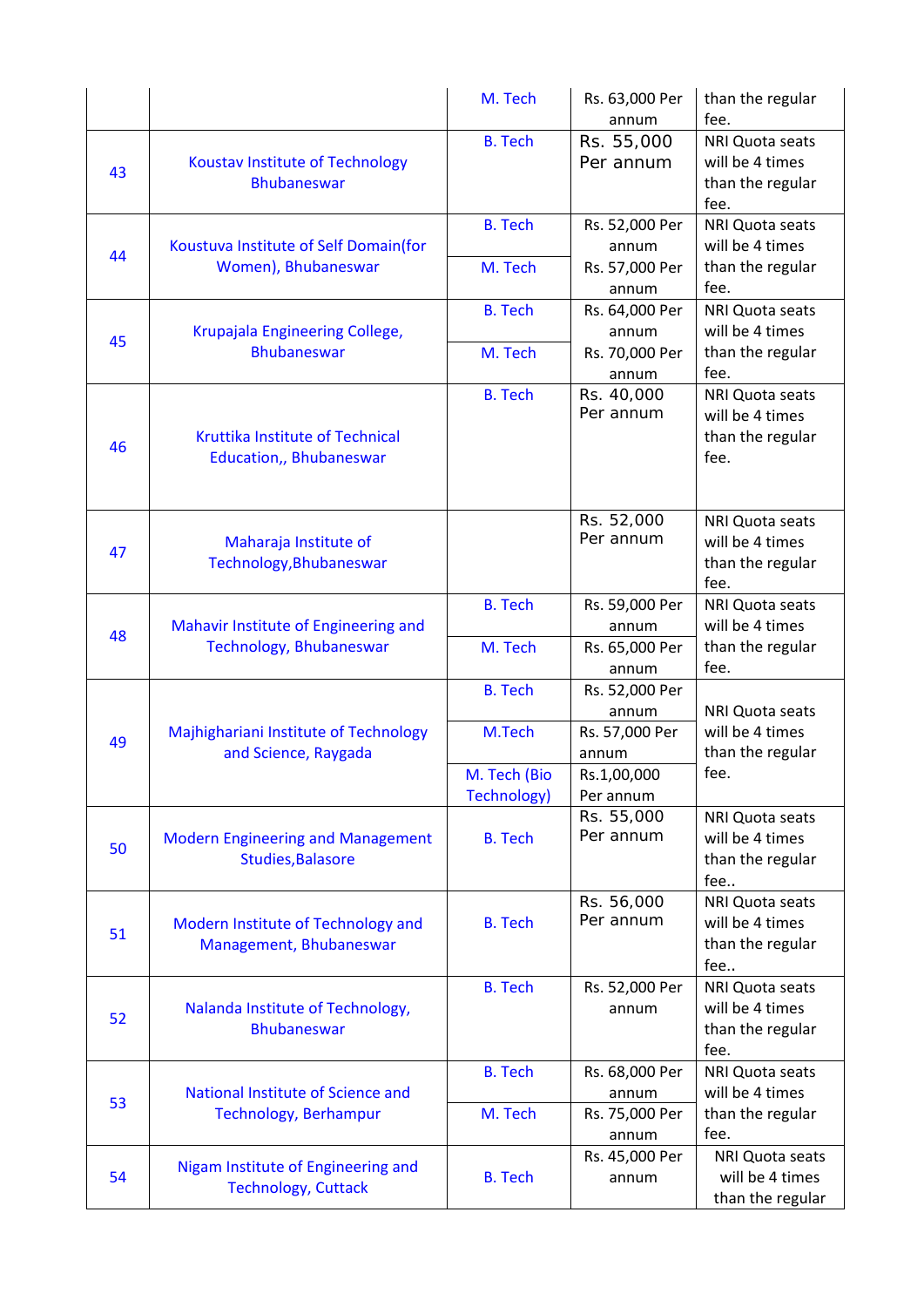|    |                                             |                |                         | fee.                    |
|----|---------------------------------------------|----------------|-------------------------|-------------------------|
|    |                                             | <b>B.</b> Tech | Rs. 67,000 Per          | NRI Quota seats         |
| 55 | NM Institute of Engineering and             |                | annum                   | will be 4 times         |
|    | Technology, Bhubaneswar                     | M. Tech        | Rs. 74,000 Per          | than the regular        |
|    |                                             |                | annum                   | fee.                    |
|    |                                             | <b>B.</b> Tech | Rs. 64,000 Per          | <b>NRI Quota seats</b>  |
|    | <b>Orissa Engineering College,</b>          |                | annum                   | will be 4 times         |
| 56 | <b>Bhubaneswar</b>                          | M. Tech        | Rs. 70,000 Per          | than the regular        |
|    |                                             |                | annum                   | fee.                    |
|    |                                             |                | Rs. 37,000 Per          | NRI Quota seats         |
|    |                                             |                | annum                   | will be 4 times         |
|    | Oxford College of Engineering and           |                |                         | than the regular        |
| 57 | Management, Bhubaneswar                     |                |                         | fee.                    |
|    |                                             |                |                         |                         |
|    |                                             |                |                         |                         |
|    |                                             | <b>B.</b> Tech | Rs. 52,000 Per          | <b>NRI Quota seats</b>  |
| 58 | Padmanava College of Engineering,           |                | annum                   | will be 4 times         |
|    | Rourkela                                    |                |                         | than the regular        |
|    |                                             |                |                         | fee.                    |
|    |                                             | <b>B.</b> Tech | Rs. 45,000 Per          | NRI Quota seats         |
|    |                                             |                | annum                   | will be 4 times         |
| 59 | Padmashree Krutartha Acharya College        |                |                         | than the regular        |
|    | of Engineering, Bargarh                     |                |                         | fee.                    |
|    |                                             |                |                         |                         |
|    |                                             |                |                         |                         |
|    |                                             | <b>B.</b> Tech | Rs. 48,000 Per          | NRI Quota seats         |
| 60 | <b>Purushottam Institute of Engineering</b> |                | annum                   | will be 4 times         |
|    | and Technology, Rourkela                    |                |                         | than the regular        |
|    |                                             |                |                         | fee.<br>NRI Quota seats |
|    |                                             | <b>B.</b> Tech | Rs. 40,000<br>Per annum | will be 4 times         |
|    | Radha Krishna Institute of Engineering      |                |                         | than the regular        |
| 61 | and Technology, Bhubaneswar                 |                |                         | fee.                    |
|    |                                             |                |                         |                         |
|    |                                             |                |                         |                         |
|    |                                             |                | Rs. 46,000 Per          | <b>NRI Quota seats</b>  |
|    | Rahul Institute of Engineering and          | <b>B.</b> Tech | annum                   | will be 4 times         |
| 62 | <b>Technology, Berhampur</b>                |                |                         | than the regular        |
|    |                                             |                |                         | fee.                    |
|    |                                             |                | Rs. 55,000 Per          | <b>NRI Quota seats</b>  |
|    | Rajdhani Engineering College,               | <b>B.</b> Tech | annum                   | will be 4 times         |
| 63 | <b>Bhubaneswar</b>                          |                |                         | than the regular        |
|    |                                             |                |                         | fee.                    |
|    |                                             |                | Rs. 40,000              | NRI Quota seats         |
| 64 | Rayagada Institute of Technology &          | <b>B.</b> Tech | Per annum               | will be 4 times         |
|    | Management, Rayagada                        |                |                         | than the regular        |
|    |                                             |                |                         | fee.                    |
|    |                                             |                | Rs. 52,000 Per          | NRI Quota seats         |
| 65 | Roland Institute of Technology,             | <b>B.</b> Tech | annum                   | will be 4 times         |
|    | Berhampur                                   |                |                         | than the regular        |
|    |                                             |                |                         | fee.                    |
| 66 | Samanta Chandra Sekhar Institute of         |                | Rs. 45,000 Per          | NRI Quota seats         |
|    | <b>Technology and Management,</b>           | <b>B.</b> Tech | annum                   | will be 4 times         |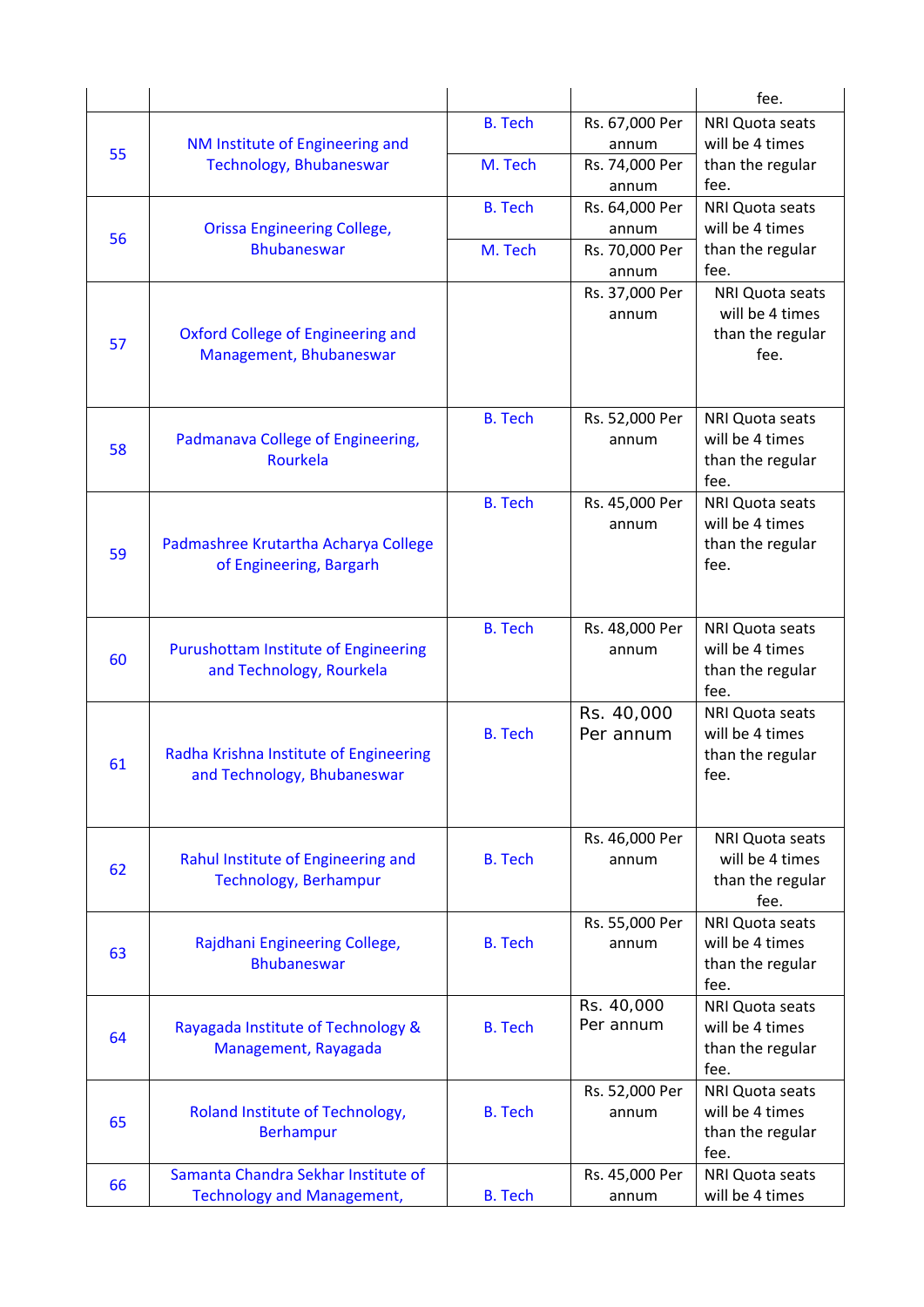|    | Semiliguda                                  |                |                | than the regular       |
|----|---------------------------------------------|----------------|----------------|------------------------|
|    |                                             |                |                | fee.                   |
|    |                                             |                | Rs. 45,000 Per | NRI Quota seats        |
| 67 | Sanjaya Memorial Institute of               | <b>B.</b> Tech | annum          | will be 4 times        |
|    | Technology, Berhampur                       |                |                | than the regular       |
|    |                                             |                |                | fee.                   |
|    |                                             |                | Rs. 52,000 Per | NRI Quota seats        |
| 68 | Satyasai Engineering College, Balasore      | <b>B.</b> Tech | annum          | will be 4 times        |
|    |                                             |                |                | than the regular       |
|    |                                             |                |                | fee.                   |
|    |                                             |                | Rs. 49,000 Per | NRI Quota seats        |
|    | Seemanta Engineering College,               | <b>B.</b> Tech | annum          | will be 4 times        |
| 69 | Jharpokharia                                |                |                | than the regular       |
|    |                                             |                |                | fee.                   |
|    |                                             |                |                |                        |
|    |                                             |                | Rs. 53,000 Per | NRI Quota seats        |
| 70 | Shibani Institute of Technical Education,   | <b>B.</b> Tech | annum          | will be 4 times        |
|    | <b>Bhubaneswar</b>                          |                |                | than the regular       |
|    |                                             |                |                | fee.                   |
|    |                                             | <b>B.</b> Tech | Rs. 68,000 Per | NRI Quota seats        |
|    | Silicon Institute of Technology,            |                | annum          | will be 4 times        |
| 71 | <b>Bhubaneswar</b>                          | M. Tech        | Rs. 75,000 Per | than the regular       |
|    |                                             |                | annum          | fee.                   |
|    |                                             |                | Rs. 53,000 Per | Quota seats<br>NRI     |
|    | Silicon Institute of Technology,            | <b>B.</b> Tech | annum          | will<br>be 4 times     |
| 72 | Sambalpur                                   |                |                | than the regular       |
|    |                                             |                |                | fee.                   |
|    |                                             |                | Rs. 55,000 Per | NRI Quota seats        |
|    | <b>Sophitorium Engineering College,</b>     | <b>B.</b> Tech | annum          | will be 4 times        |
| 73 | <b>Khurda</b>                               |                |                | than the regular       |
|    |                                             |                |                | fee.                   |
|    |                                             |                | Rs. 53,000 Per | NRI Quota seats        |
|    | <b>Spintronic Technology and Advance</b>    | <b>B.</b> Tech | annum          | will be 4 times        |
| 74 | Research, Bhubaneswar                       |                |                | than the regular       |
|    |                                             |                |                | fee.                   |
|    |                                             |                | Rs. 38,000 Per | NRI Quota seats        |
|    | Srinix College of Engineering,              | <b>B.</b> Tech | annum          | will be 4 times        |
| 75 | <b>Balasore</b>                             |                |                | than the regular       |
|    |                                             |                |                | fee.                   |
|    |                                             |                | Rs. 56,000     | NRI Quota seats        |
|    | Subas Institute of Technology,              | <b>B.</b> Tech | Per annum      | will be 4 times        |
| 76 | <b>Bhubaneswar</b>                          |                |                | than the regular       |
|    |                                             |                |                | fee.                   |
|    |                                             |                | Rs. 54,000 Per | NRI Quota seats        |
|    | <b>Suddhananda Engineering and Research</b> | <b>B.</b> Tech | annum          | will be 4 times        |
| 77 | Centre, Bhubaneswar                         |                |                | than the regular       |
|    |                                             |                |                | fee.                   |
|    |                                             |                | Rs. 45,000 Per | <b>NRI Quota seats</b> |
|    | <b>Sundargarh Engineering College,</b>      | <b>B.</b> Tech | annum          | will be 4 times        |
| 78 | Sundargarh                                  |                |                | than the regular       |
|    |                                             |                |                | fee.                   |
|    | Synergy Institute of Engineering and        |                |                |                        |
| 79 | <b>Technology, Dhenkanal</b>                | <b>B.Tech</b>  | Rs. 64,000 Per |                        |
|    |                                             |                |                |                        |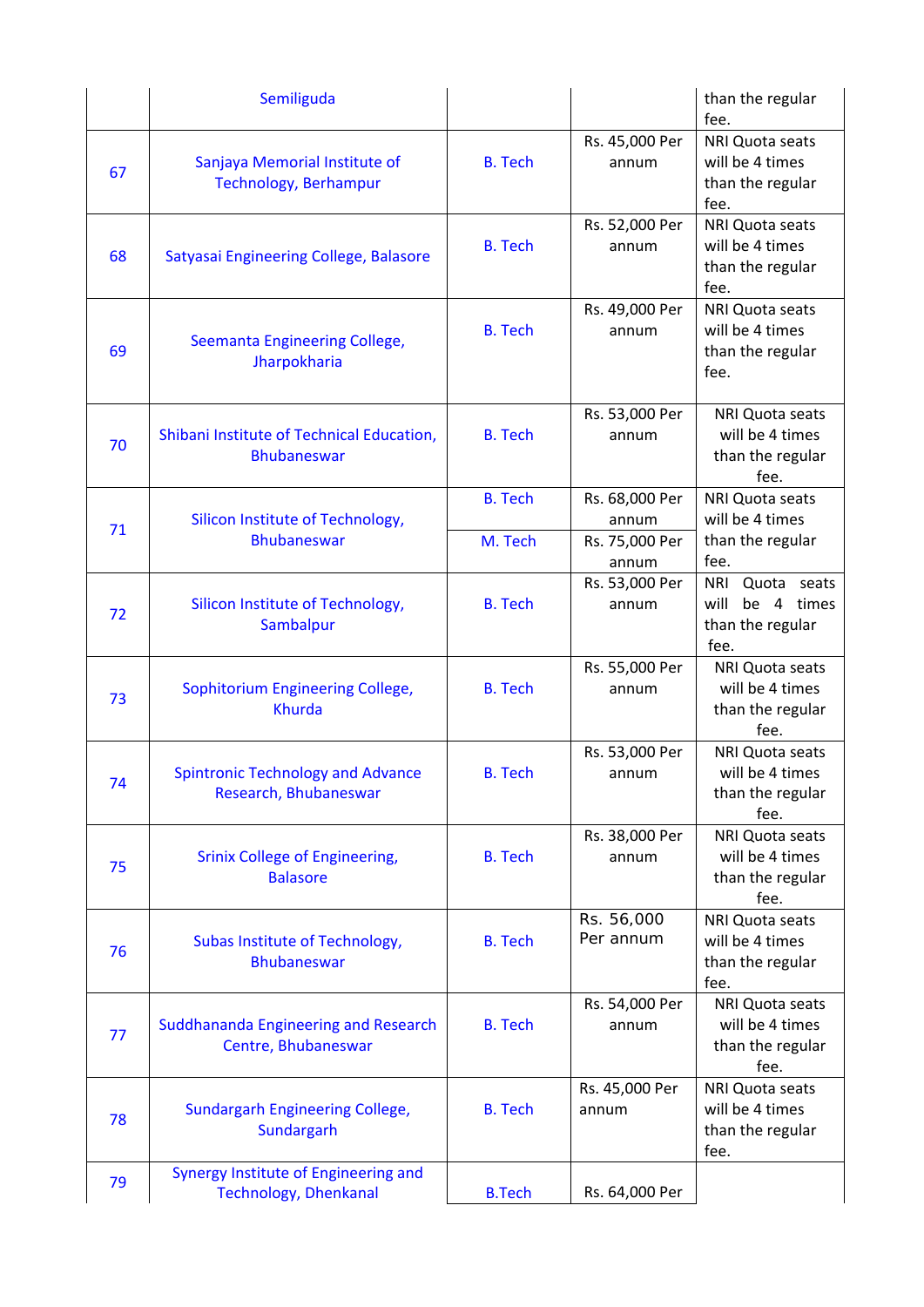|    |                                          |                | annum          | <b>NRI Quota seats</b> |
|----|------------------------------------------|----------------|----------------|------------------------|
|    |                                          |                |                | will be 4 times        |
|    |                                          | M.Tech         | Rs.75,000 Per  | than the regular       |
|    |                                          |                | annum          | fee.                   |
|    |                                          |                | Rs. 55,000 Per | NRI Quota seats        |
| 80 | Synergy Institute of Technology,         | <b>B.</b> Tech | annum          | will be 4 times        |
|    | <b>Bhubaneswar</b>                       |                |                | than the regular       |
|    |                                          |                |                | fee.                   |
|    |                                          |                | Rs. 45,000 Per | <b>NRI Quota seats</b> |
| 81 | TempleCity Institute of Technology and   | <b>B.</b> Tech | annum          | will be 4 times        |
|    | Engineering, Khurda                      |                |                | than the regular       |
|    |                                          |                |                | fee.                   |
|    |                                          |                | Rs. 50,000 Per | NRI Quota seats        |
| 82 | The Techno School, Bhubaneswar           | <b>B.</b> Tech | annum          | will be 4 times        |
|    |                                          |                |                | than the regular       |
|    |                                          |                |                | fee.                   |
|    |                                          |                | Rs. 59,000 Per | NRI Quota seats        |
| 83 | <b>Trident Academy of Technology,</b>    | <b>B.</b> Tech | annum          | will be 4 times        |
|    | <b>Bhubaneswar</b>                       |                |                | than the regular       |
|    |                                          |                |                | fee.                   |
|    |                                          |                | Rs. 50,000 Per | NRI Quota seats        |
|    |                                          | <b>B.</b> Tech | annum          | will be 4 times        |
| 84 | <b>Vedang Institute of Technology,</b>   |                |                | than the regular       |
|    | <b>Bhubaneswar</b>                       |                |                | fee.                   |
|    |                                          |                |                |                        |
|    |                                          |                | Rs. 58,000     | NRI Quota seats        |
|    | Vignan Institute of Technology and       | <b>B.</b> Tech | Per annum      | will be 4 times        |
| 85 | Management                               |                |                | than the regular       |
|    | <b>Berhampur</b>                         |                |                | fee.                   |
|    |                                          |                | Rs. 55,000 Per | NRI Quota seats        |
|    | Vijayanjali Institute of Technology,     | <b>B.</b> Tech | annum          | will be 4 times        |
| 86 | <b>Balasore</b>                          |                |                | than the regular       |
|    |                                          |                |                | fee.                   |
|    |                                          |                | Rs. 33,000 Per | NRI Quota seats        |
|    | <b>Vikash College of Engineering for</b> | <b>B.</b> Tech | annum          | will be 4 times        |
| 87 | Women, Bargarh                           |                |                | than the regular       |
|    |                                          |                |                | fee.                   |
|    |                                          |                | Rs. 44,000 Per | NRI Quota seats        |
| 88 |                                          | <b>B.</b> Tech | annum          | will be 4 times        |
|    | VITS Engineering College, Khurda         |                |                | than the regular       |
|    |                                          |                |                | fee.                   |
|    |                                          |                | Rs. 55,000 Per | <b>NRI Quota seats</b> |
| 89 | Vivekananda Institute of Technology,     | <b>B.</b> Tech | annum          | will be 4 times        |
|    | <b>Bhubaneswar</b>                       |                |                | than the regular       |
|    |                                          |                |                | fee.                   |
|    |                                          |                | Rs. 51,000 Per | NRI Quota seats        |
| 90 | Xavier Institute of Technology,          | <b>B.</b> Tech | annum          | will be 4 times        |
|    | <b>Bhubaneswar</b>                       |                |                | than the regular       |
|    |                                          |                |                | fee.                   |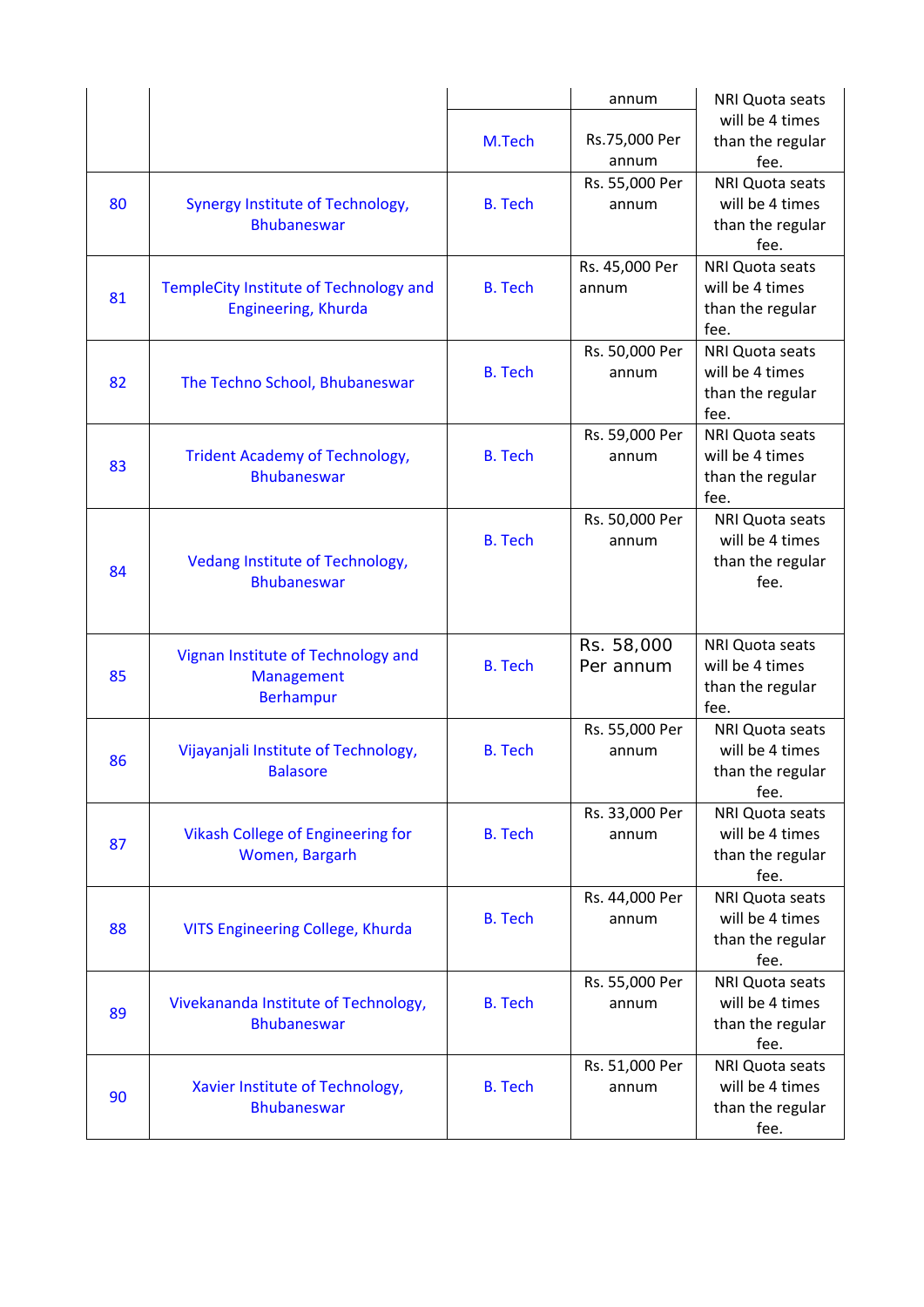# **FEE STRUCTURE FOR COLLEGES (MBA )COURSES**

| SI.            |                                             | Programme  | Fee            | Remark                  |
|----------------|---------------------------------------------|------------|----------------|-------------------------|
| No.            | <b>Name of The College</b>                  |            |                |                         |
|                | <b>GOVT.COLLEGES</b>                        |            |                |                         |
| $\mathbf{1}$   |                                             |            | Rs. 59,000 Per | NRI Quota seats will be |
|                |                                             |            | annum          | 4 times than the        |
|                | <b>Centre for IT Education, Bhubaneswar</b> | <b>MBA</b> |                | regular fee.            |
| $\overline{2}$ |                                             |            | Rs. 50,000 Per | NRI Quota seats will be |
|                | Madhusudan Institute of Co-operative        |            | annum          | 4 times than the        |
|                | Management, Bhubaneswar                     | <b>MBA</b> |                | regular fee.            |
|                | <b>PRIVATE COLLEGES</b>                     |            |                |                         |
| $\mathbf{1}$   |                                             |            | Rs. 76,000 Per | NRI Quota seats will be |
|                | Academy of Business Administration          |            | annum          | 4 times than the        |
|                | <b>Balasore</b>                             | <b>MBA</b> |                | regular fee.            |
| $\overline{2}$ |                                             |            | Rs. 94,000 Per | NRI Quota seats will be |
|                | <b>Academy of Management</b>                |            | annum          | 4 times than the        |
|                | Studies, Bhubaneswar                        | <b>MBA</b> |                | regular fee.            |
| $\overline{3}$ |                                             |            | Rs. 40,000 Per | NRI Quota seats will    |
|                | Acdemy of Management & Information          |            | annum          | be 4 times than the     |
|                | Technology<br>Bhubaneswar                   | <b>MBA</b> |                | regular fee.            |
| 4              |                                             |            | Rs. 65,000 Per | NRI Quota seats will be |
|                | Ajay Binay Institute of                     |            | annum(Prov.)   | 4 times than the        |
|                | Technology, Cuttack                         | <b>MBA</b> |                | regular fee.            |
| 5              |                                             |            | Rs. 50,000 Per | NRI Quota seats will be |
|                | Apex Institute of Technology &              |            | annum          | 4 times than the        |
|                | Management, Bhubaneswar                     | <b>MBA</b> |                | regular fee.            |
| 6              |                                             |            | Rs. 80,000 Per | NRI Quota seats will be |
|                | Astha School of                             |            | annum          | 4 times than the        |
|                | Management, Bhubaneswar                     | <b>MBA</b> |                | regular fee.            |
| $\overline{7}$ |                                             |            | Rs. 50,000 Per | NRI Quota seats will be |
|                | Balasore College of Engineering &           |            | annum          | 4 times than the        |
|                | Technology , Balasore                       | <b>MBA</b> |                | regular fee.            |
| 8              |                                             |            | Rs. 40,000 Per | NRI Quota seats will be |
|                | Barabati Institute of Management            |            | annum          | 4 times than the        |
|                | Studies, cuttack                            | <b>MBA</b> |                | regular fee.            |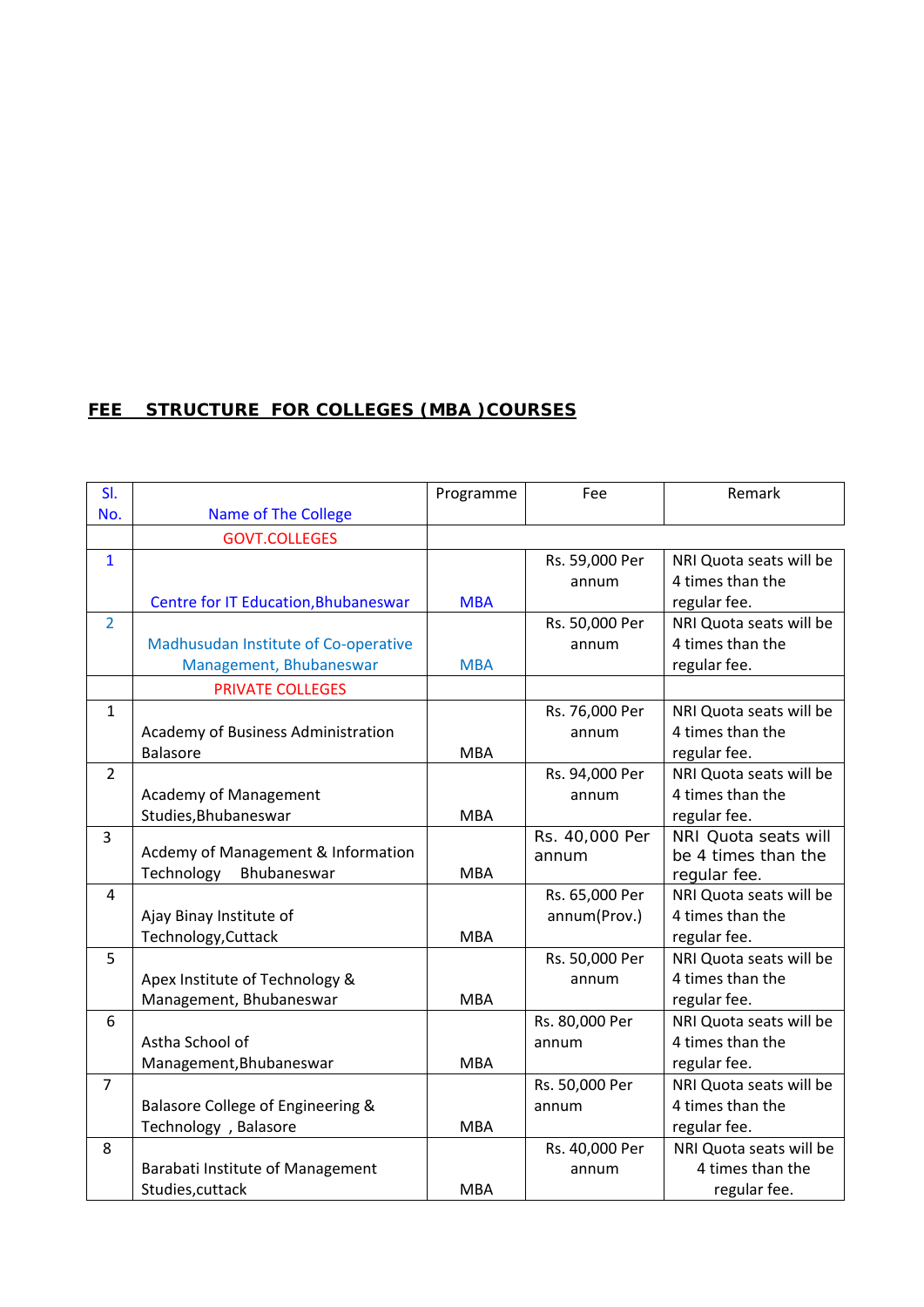| 9  |                                                                             |            | Rs. 69,000 Per | NRI Quota seats will be |
|----|-----------------------------------------------------------------------------|------------|----------------|-------------------------|
|    | Bhadrak Institute of Engineering &                                          |            | annum          | 4 times than the        |
|    | Technology<br><b>Bhadrak</b>                                                | <b>MBA</b> |                | regular fee.            |
| 10 |                                                                             |            | Rs. 50,000 Per | NRI Quota seats will    |
|    | Bhubaneswar<br>Engineering<br>College,                                      |            | annum          | be 4 times than the     |
|    | Bhubaneswar                                                                 | <b>MBA</b> |                | regular fee.            |
| 11 |                                                                             |            | Rs. 75,000 Per | NRI Quota seats will be |
|    | Bhubaneswar Institute of Management                                         |            | annum          | 4 times than the        |
|    | & Information , Bhubaneswar                                                 | <b>MBA</b> |                | regular fee.            |
| 12 | Biju Patnaik Institute of Information                                       |            | Rs. 95,000 Per | NRI Quota seats will be |
|    | Technology &m anagement,                                                    |            | annum          | 4 times than the        |
|    | Bhubaneswar                                                                 | <b>MBA</b> |                | regular fee.            |
| 13 |                                                                             |            | Rs. 95,000 Per | NRI Quota seats will be |
|    | BRM Institute of Management &                                               |            | annum          | 4 times than the        |
|    | Information Technology Bhubaneswar                                          | <b>MBA</b> |                | regular fee.            |
| 14 |                                                                             |            | Rs. 90,000 Per | NRI Quota seats will be |
|    | CV Raman College of Engineering,                                            |            | annum          | 4 times than the        |
|    | Bhubaneswar                                                                 | <b>MBA</b> |                | regular fee.            |
| 15 |                                                                             |            | Rs. 40,000 Per | NRI Quota seats will    |
|    | Capital Institute of Management and                                         |            | annum          | be 4 times than the     |
|    | Bhubaneswar<br>Science                                                      | <b>MBA</b> |                | regular fee.            |
| 16 |                                                                             |            | Rs. 76,000 Per | NRI Quota seats will be |
|    | Centre for Management Studies, Orissa                                       |            | annum          | 4 times than the        |
|    | Engineering College, Bhubaneswar                                            | <b>MBA</b> |                | regular fee.            |
| 17 |                                                                             |            | Rs. 60,000 Per | NRI Quota seats will be |
|    |                                                                             |            | annum          | 4 times than the        |
|    | College of Engineering Bhubaneswar                                          | <b>MBA</b> |                | regular fee.            |
| 18 |                                                                             |            | Rs. 81,000 Per | NRI Quota seats will be |
|    | Dhaneswar Rath Institute of                                                 |            | annum          | 4 times than the        |
|    | <b>Engineering and Manage, Cuttack</b>                                      | <b>MBA</b> |                | regular fee.            |
| 19 |                                                                             |            | Rs. 52,000 Per | NRI Quota seats will be |
|    | Dr. Ambedkar Memorial Institute of                                          |            |                | 4 times than the        |
|    |                                                                             |            | annum          |                         |
|    | <b>Information Technology, Rourkela</b><br>Ekalavya College of Technology & | <b>MBA</b> |                | regular fee.            |
| 20 | Science, Bhubaneswar                                                        |            |                |                         |
|    |                                                                             | <b>MBA</b> |                |                         |
| 21 |                                                                             |            | Rs. 40,000 Per | NRI Quota seats will be |
|    | Gandhi Engineering College,                                                 |            | annum          | 4 times than the        |
|    | Bhubaneswar                                                                 | <b>MBA</b> |                | regular fee.            |
| 22 |                                                                             |            |                | NRI Quota seats will be |
|    |                                                                             |            | Rs. 40,000 Per | 4 times than the        |
|    | Gandhi Institute for Technological<br>Advancement, Bhubaneswar              | <b>MBA</b> | annum          |                         |
|    |                                                                             |            |                | regular fee.            |
| 23 |                                                                             |            | Rs. 40,000 Per | NRI Quota seats will be |
|    | Gandhi Institute for Technology,                                            |            | annum          | 4 times than the        |
|    | Bhubaneswar                                                                 | <b>MBA</b> |                | regular fee.            |
| 24 |                                                                             |            | Rs. 73,000 Per | NRI Quota seats will be |
|    | Gandhi Institute of Management                                              |            | annum          | 4 times than the        |
|    | Studies, Gunupur                                                            | <b>MBA</b> |                | regular fee.            |
| 25 |                                                                             |            | Rs. 40,000 Per | NRI Quota seats will be |
|    | Gayatri College of Management,                                              |            | annum          | 4 times than the        |
|    | Sambalpur                                                                   | <b>MBA</b> |                | regular fee.            |
| 26 |                                                                             |            | Rs. 40,000 Per | NRI Quota seats will be |
|    | Gayatri Institute of Computer &                                             |            | annum          | 4 times than the        |
|    | Management Studies Gunupur                                                  | <b>MBA</b> |                | regular fee.            |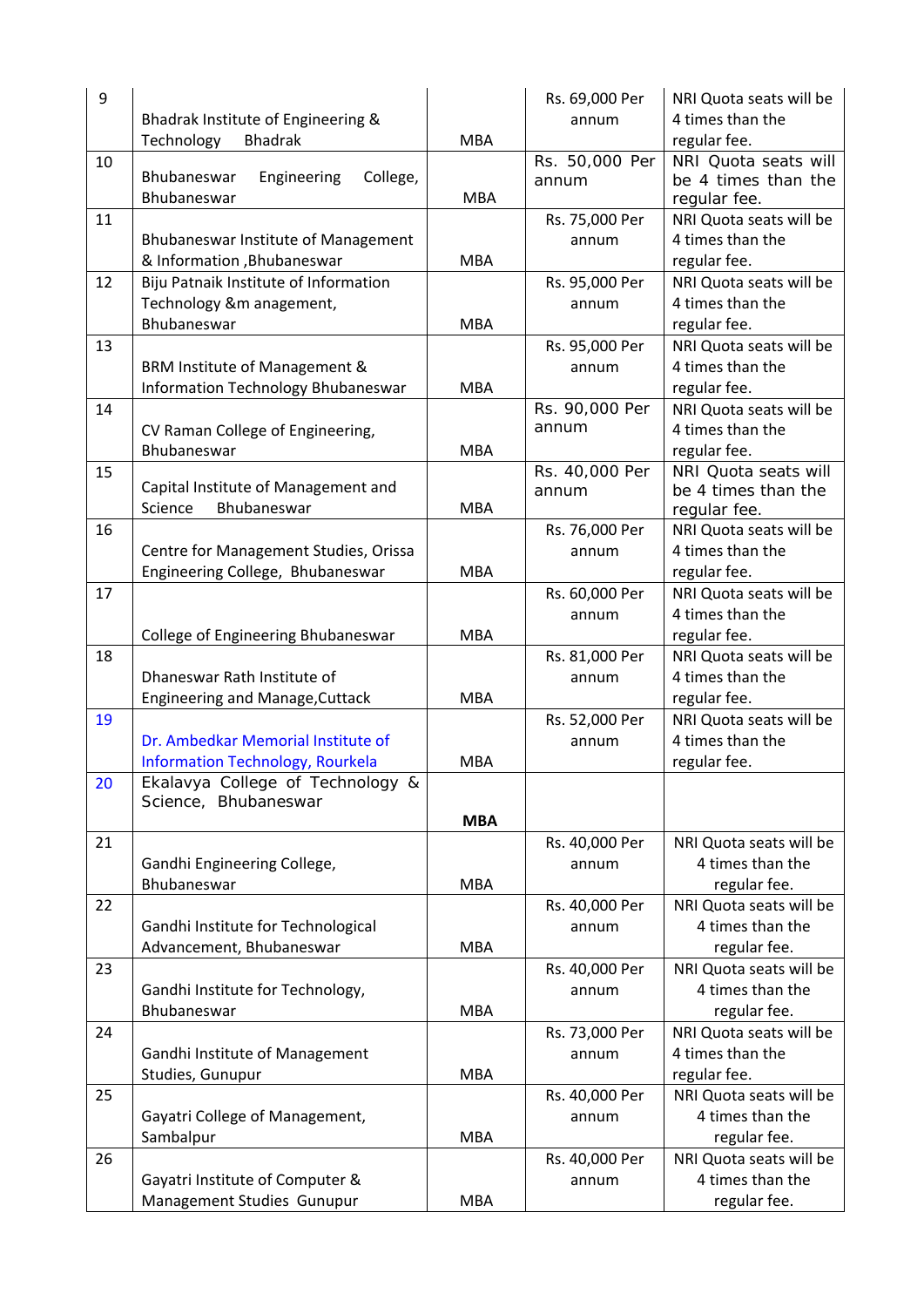| 27 | Global Institute of Management,                                       |            | Rs. 85,000 Per<br>annum | NRI Quota seats will be<br>4 times than the                 |
|----|-----------------------------------------------------------------------|------------|-------------------------|-------------------------------------------------------------|
|    | Bhubaneswar                                                           | <b>MBA</b> |                         | regular fee.                                                |
| 28 | Gurukul institute of Technology,<br>Bhubaneswar                       | <b>MBA</b> |                         |                                                             |
| 29 | Hi-Tech Institute of Technology,<br>Bhubaneswar                       | <b>MBA</b> | Rs. 63,000 Per<br>annum | NRI Quota seats will be<br>4 times than the<br>regular fee. |
| 30 |                                                                       |            | Rs. 95,000 Per<br>annum | NRI Quota seats will be<br>4 times than the<br>regular fee. |
|    | IIPM School of Management, Rourkela                                   | <b>MBA</b> |                         |                                                             |
| 31 | Institute of Advanced Computer &<br>Research Rayagada                 | <b>MBA</b> | Rs. 60,000 Per<br>annum | NRI Quota seats will be<br>4 times than the<br>regular fee. |
| 32 | Institute of Professional Studies and<br>Research, Cuttack            | <b>MBA</b> | Rs. 95,000 Per<br>annum | NRI Quota seats will be<br>4 times than the<br>regular fee. |
| 33 | Kalam<br>of Technology.<br>institute<br>Berhampur                     | <b>MBA</b> |                         |                                                             |
| 34 | Konark Institute of Science &<br>Technology, Bhubaneswar              | <b>MBA</b> | Rs. 67,000 Per<br>annum | NRI Quota seats will be<br>4 times than the<br>regular fee. |
| 35 | Koustav Institute of Technology<br>Bhubaneswar                        | <b>MBA</b> | Rs. 40,000 Per<br>annum | NRI Quota seats will be<br>4 times than the<br>regular fee. |
| 36 | Koustuva Institute of Self Domain<br>Bhubaneswar                      | <b>MBA</b> | Rs. 60,000 Per<br>annum | NRI Quota seats will be<br>4 times than the<br>regular fee. |
| 37 | Kushagra institute of information<br>and Management, Bhubaneswar.     | <b>MBA</b> |                         |                                                             |
| 38 | Mahavir Institute of Engineering and<br><b>Technology Bhubaneswar</b> | <b>MBA</b> | Rs. 40,000 Per<br>annum | NRI Quota seats will be<br>4 times than the<br>regular fee. |
| 39 | Modern Engineering & Management<br><b>Studies</b><br><b>Balasore</b>  | <b>MBA</b> | Rs. 40,000 Per<br>annum | NRI Quota seats will be<br>4 times than the<br>regular fee. |
| 40 | Modern Institute of Technology &<br>Management<br>Bhubaneswar         | <b>MBA</b> | Rs. 40,000 Per<br>annum | NRI Quota seats will be<br>4 times than the<br>regular fee. |
| 41 | National Institute of Science and<br>Technology Berhampur             | <b>MBA</b> | Rs. 78,000 Per<br>annum | NRI Quota seats will be<br>4 times than the<br>regular fee. |
| 42 | <b>NIIS Institute of Business</b><br>Administration Bhubaneswar       | <b>MBA</b> | Rs. 75,000 Per<br>annum | NRI Quota seats will be<br>4 times than the<br>regular fee. |
| 43 | international<br>NIIST<br>institute<br>of<br>Management Bhubaneswar   | <b>MBA</b> |                         |                                                             |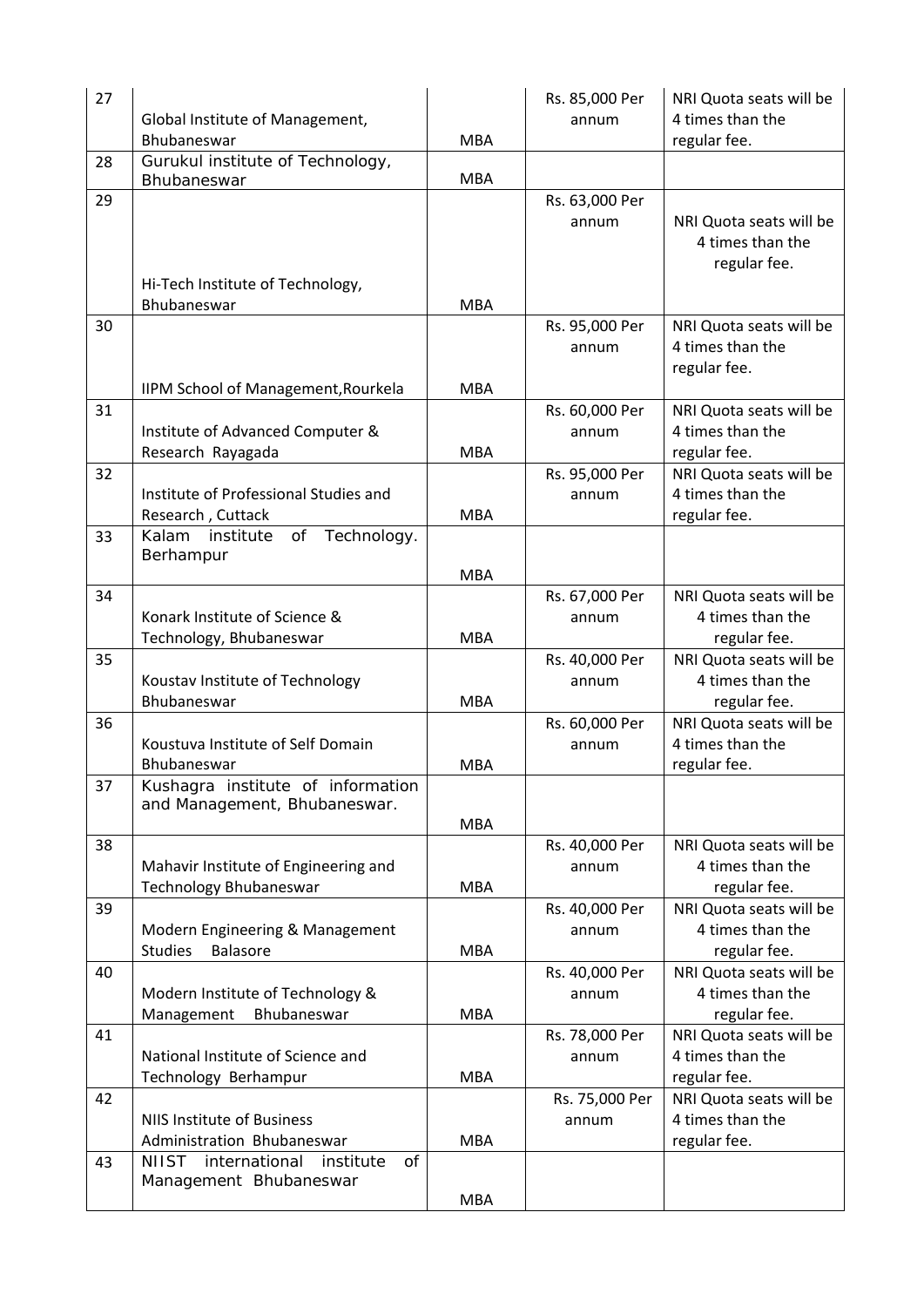| 44 |                                                      |            | Rs. 88,000 Per | NRI Quota seats will be                 |
|----|------------------------------------------------------|------------|----------------|-----------------------------------------|
|    | NM Institute of Engineering &                        |            | annum          | 4 times than the                        |
|    | Technology Bhubaneswar                               | <b>MBA</b> |                | regular fee.                            |
| 45 |                                                      |            | Rs. 60,000 Per | NRI Quota seats will be                 |
|    | PJ College of Management &                           |            | annum          | 4 times than the                        |
|    | Technology Bhubaneswar                               | <b>MBA</b> |                | regular fee.                            |
| 46 |                                                      |            | Rs. 40,000 Per | NRI Quota seats will be                 |
|    | Post Graduate Centre for Management                  |            | annum          | 4 times than the                        |
|    | Studies, SMIT Berhampur                              | <b>MBA</b> |                | regular fee.                            |
| 47 |                                                      |            | Rs. 40,000 Per | NRI Quota seats will be                 |
|    | Purushottam Institute of Engineering &               |            | annum          | 4 times than the                        |
|    | Technology Rourkela                                  | <b>MBA</b> |                | regular fee.                            |
| 48 |                                                      |            | Rs. 85,000 Per | NRI Quota seats will be                 |
|    | Rajdhani College of Engineering and                  |            | annum          | 4 times than the                        |
|    | Management Bhubaneswar                               | <b>MBA</b> |                | regular fee.                            |
| 49 |                                                      |            | Rs. 40,000 Per | NRI Quota seats will be                 |
|    | Rajdhani Engineering College                         |            | annum          | 4 times than the                        |
|    | Bhubaneswar                                          | <b>MBA</b> |                | regular fee.                            |
| 50 |                                                      |            | Rs. 95,000 Per | NRI Quota seats will be                 |
|    | Regional College of Management                       |            | annum          | 4 times than the                        |
|    | Bhubaneswar                                          | <b>MBA</b> |                | regular fee.                            |
| 51 |                                                      |            | Rs. 80,000 Per | NRI Quota seats will                    |
|    |                                                      |            | annum          | be 4 times than the                     |
| 52 | RJ School of Management Balasore                     | <b>MBA</b> |                | regular fee.<br>NRI Quota seats will be |
|    |                                                      |            | Rs. 95,000 Per | 4 times than the                        |
|    | Rourkela Institute of Management<br>Studies Rourkela | <b>MBA</b> | annum          |                                         |
| 53 |                                                      |            |                | regular fee.<br>NRI Quota seats will be |
|    |                                                      |            | Rs. 40,000 Per | 4 times than the                        |
|    | Rourkela Institute of Technology,<br>Rourkela        | <b>MBA</b> | annum          | regular fee.                            |
| 54 | Satyananda institute of management &                 |            |                |                                         |
|    | information Technology                               | <b>MBA</b> |                |                                         |
| 55 |                                                      |            | Rs. 40,000 Per | NRI Quota seats will                    |
|    | Saraswat Institute of Management,                    |            | annum          | be 4 times than the                     |
|    | Bhubaneswar                                          | <b>MBA</b> |                | regular fee.                            |
| 56 |                                                      |            | Rs. 92,000 Per | NRI Quota seats will be                 |
|    | Srusti Academy of Management,                        |            | annum          | 4 times than the                        |
|    | Bhubaneswar                                          | <b>MBA</b> |                | regular fee.                            |
| 57 |                                                      |            | Rs. 67,000 Per | NRI Quota seats will be                 |
|    | Suddhananda School of Management &                   |            | annum          | 4 times than the                        |
|    | Computer Science Bhubaneswar                         | <b>MBA</b> |                | regular fee.                            |
| 58 |                                                      |            | Rs. 50,000 Per | NRI Quota seats will be                 |
|    |                                                      |            | annum          | 4 times than the                        |
|    | The Techno School, Bhubaneswar                       | <b>MBA</b> |                | regular fee.                            |
| 59 |                                                      |            | Rs. 75,000 Per | NRI Quota seats will                    |
|    |                                                      |            | annum          | be 4 times than the                     |
|    | <b>Trident Academy of Creative</b>                   |            |                | regular fee.                            |
|    | Technology Bhubaneswar                               | <b>MBA</b> |                |                                         |
| 60 |                                                      |            | Rs. 60,000 Per | <b>NRI Quota seats</b>                  |
|    |                                                      |            | annum          | will be 4 times                         |
|    | <b>Trident Academy of Technology</b>                 |            |                | than the regular                        |
|    | Bhubaneswar                                          | <b>MBA</b> |                | fee.                                    |
| 61 | United School of Business Management                 | <b>MBA</b> | Rs. 60,000 Per | NRI Quota seats will be                 |
|    |                                                      |            |                |                                         |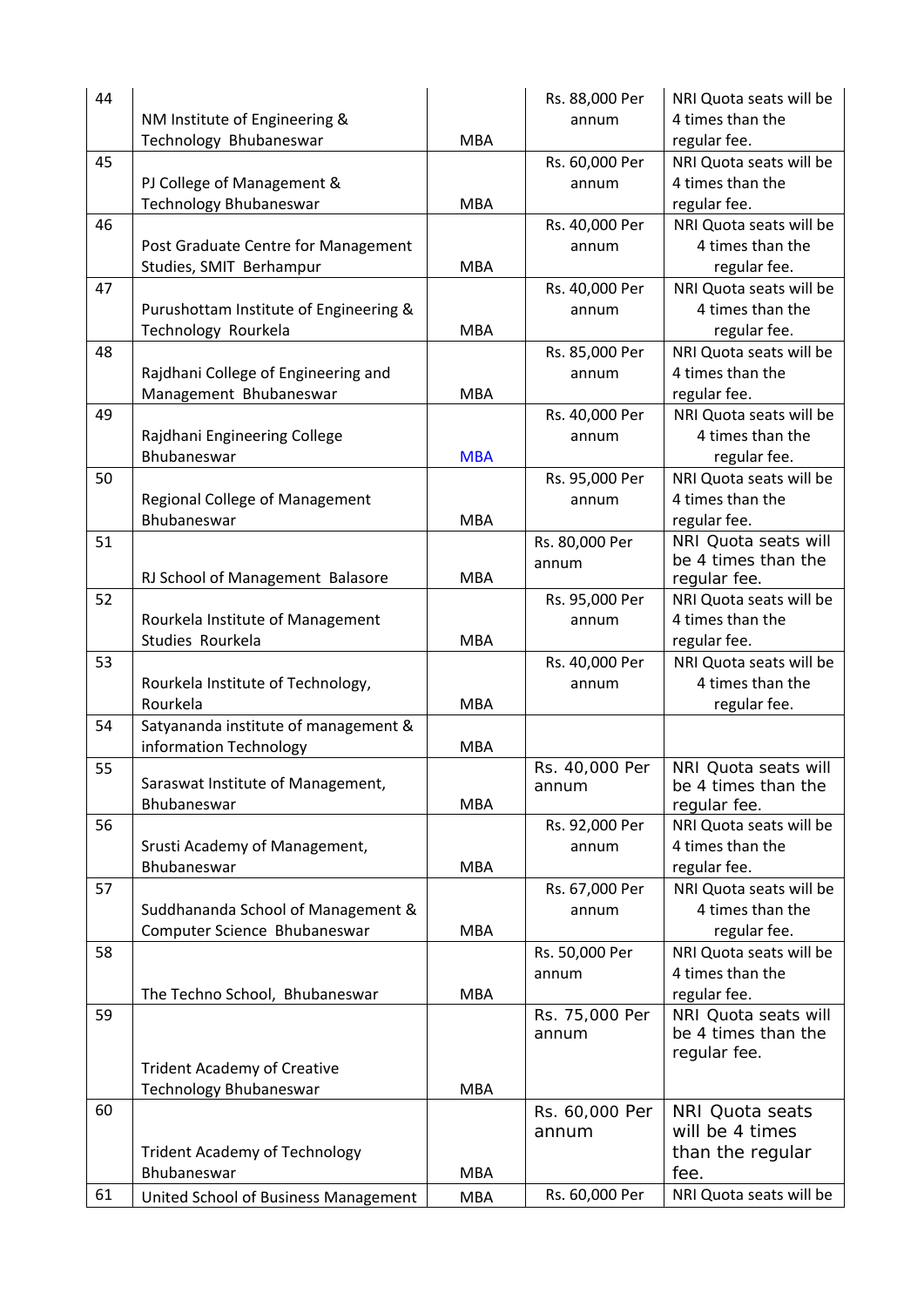|    | Bhubaneswar                      |     | annum          | 4 times than the     |
|----|----------------------------------|-----|----------------|----------------------|
|    |                                  |     |                | regular fee.         |
| 62 |                                  |     | Rs. 50,000 Per | NRI Quota seats will |
|    | Vignan Institute of Technology & |     | annum          | be 4 times than the  |
|    | Management<br>Berhampur          | MBA |                | regular fee.         |

# **FEE STRUCTURE FOR COLLEGES (MCA )COURSES**

| Sl. No.        | Name of The Govt. College                                           | Programme  | Fee            | Remark                    |
|----------------|---------------------------------------------------------------------|------------|----------------|---------------------------|
| $\mathbf{1}$   |                                                                     |            | Rs. 55,000 Per |                           |
|                | Centre for IT Education (GOVT)                                      | <b>MCA</b> | annum          |                           |
| SI. No.        | <b>Name of The PVT. College</b>                                     | Programme  | Fee            | <b>Remark</b>             |
|                |                                                                     |            | Rs. 55,000 Per | NRI Quota seats will be 4 |
| $\mathbf{1}$   | Academy of Business Administration                                  |            | annum          | times than the regular    |
|                | <b>Balasore</b>                                                     | <b>MCA</b> |                | fee.                      |
|                |                                                                     |            | Rs. 40,000 Per | NRI Quota seats will be 4 |
| $\overline{2}$ | Ajay Binay Institute of Technology                                  |            | annum          | times than the regular    |
|                | Cuttack                                                             | <b>MCA</b> |                | fee.                      |
| 3              | Balasore College of Engineering &                                   |            | Rs. 30,000 Per |                           |
|                | Technology Balasore                                                 | <b>MCA</b> | annum          |                           |
|                |                                                                     |            | Rs. 40,000 Per | NRI Quota seats will be 4 |
| 4              | Bhadrak Institute of Engineering &                                  |            | annum          | times than the regular    |
|                | <b>Technology Bhadrak</b>                                           | <b>MCA</b> |                | fee.                      |
| 5              | <b>Bhubaneswar Engineering College</b>                              |            | Rs. 30,000 Per |                           |
|                | Bhubaneswar                                                         | <b>MCA</b> | annum          |                           |
|                |                                                                     |            | Rs. 43,000 Per | NRI Quota seats will be 4 |
| 6              | BRM Institute of Management &                                       |            | annum          | times than the regular    |
|                | Information Technoloy, Bhubaneswar                                  | <b>MCA</b> |                | fee.                      |
| $\overline{7}$ | <b>BRM</b> International Institute of                               |            |                |                           |
|                | Technology, Bhubaneswar                                             | <b>MCA</b> |                |                           |
|                |                                                                     |            | Rs. 55,000 Per | NRI Quota seats will be 4 |
| 8              | CV Raman Computer Academy                                           |            | annum          | times than the regular    |
|                | Bhubaneswar                                                         | <b>MCA</b> |                | fee.                      |
|                |                                                                     |            | Rs. 55,000 Per | NRI Quota seats will be 4 |
| 9              |                                                                     |            | annum          | times than the regular    |
|                | College of Engineering Bhubaneswar                                  | <b>MCA</b> |                | fee.                      |
|                |                                                                     |            | Rs. 55,000 Per | NRI Quota seats will be 4 |
| 10             | Dr. Ambedkar Memorial Institute of                                  |            | annum          | times than the regular    |
|                | Information Technology Rourkela<br>Gajapati Institute of Management | <b>MCA</b> |                | fee.                      |
| 11             | <b>Bhubaneswar</b>                                                  | <b>MCA</b> |                |                           |
|                |                                                                     |            | Rs. 30,000 Per | NRI Quota seats will be 4 |
| 12             | <b>Gandhi Engineering College</b>                                   |            | annum          | times than the regular    |
|                | Bhubaneswar                                                         | <b>MCA</b> |                | fee.                      |
|                |                                                                     |            | Rs. 30,000 Per | NRI Quota seats will be 4 |
| 13             | Gandhi Institute for Technological                                  |            | annum          | times than the regular    |
|                | Advancement Bhubaneswar                                             | <b>MCA</b> |                | fee.                      |
|                |                                                                     |            | Rs. 30,000 Per | NRI Quota seats will be 4 |
| 14             | Gandhi Institute for Technology                                     |            | annum          | times than the regular    |
|                | Bhubaneswar                                                         | <b>MCA</b> |                | fee.                      |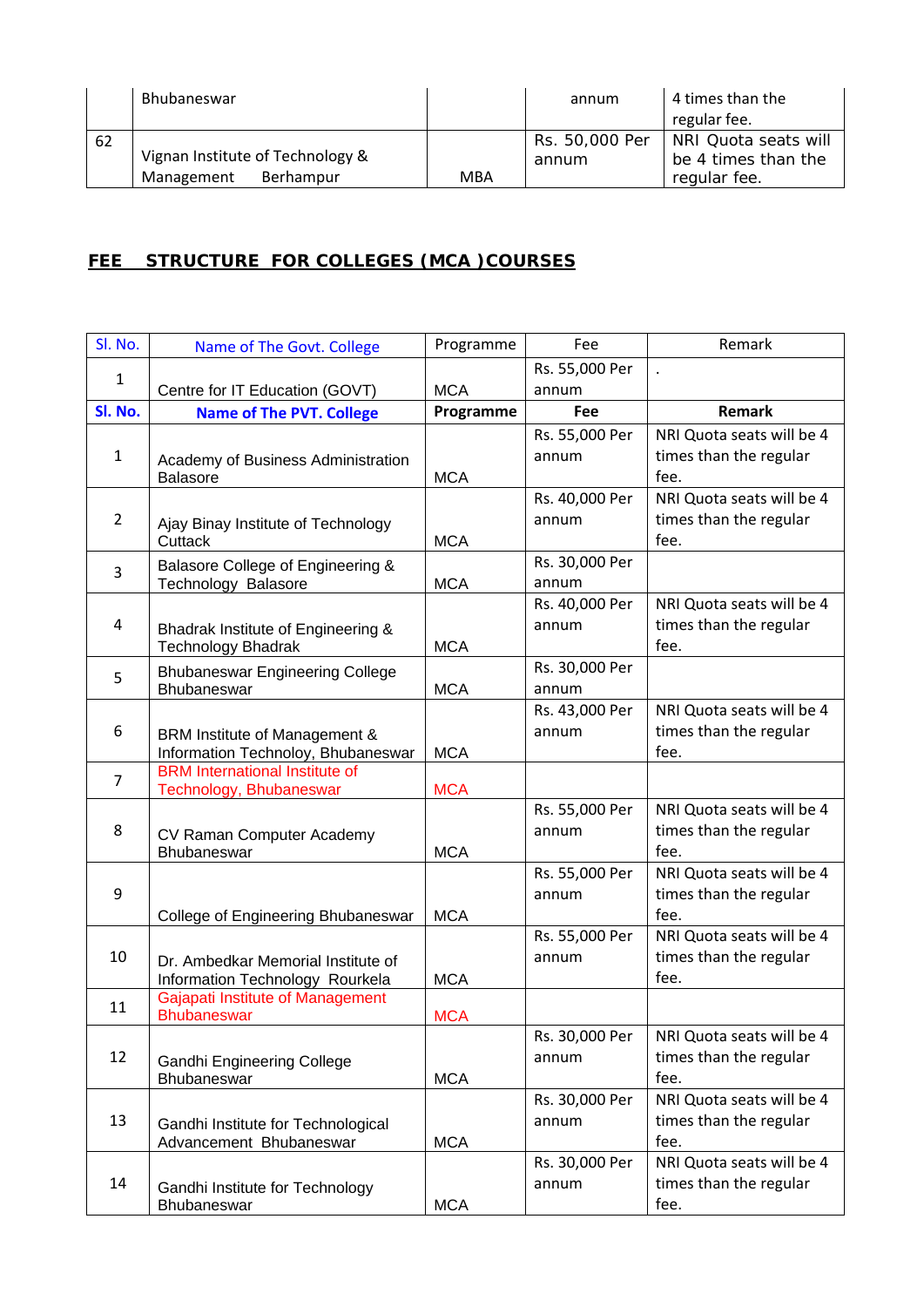| 15 | Gandhi Institute of Computer Studies<br>Gunupur                        | <b>MCA</b> | Rs. 55,000 Per<br>annum | NRI Quota seats will be 4<br>times than the regular<br>fee. |
|----|------------------------------------------------------------------------|------------|-------------------------|-------------------------------------------------------------|
| 16 | Gandhi Institute of Technology &<br>Management Bhubaneswar             | <b>MCA</b> |                         |                                                             |
| 17 | Gayatri Institute of Computer &<br>Management Studies Gunupur          | <b>MCA</b> | Rs. 40,000 Per<br>annum | NRI Quota seats will be 4<br>times than the regular<br>fee. |
| 18 | Indian Institute of Science &<br>Information Technology<br>Bhubaneswar | <b>MCA</b> | Rs. 55,000 Per<br>annum | NRI Quota seats will be 4<br>times than the regular<br>fee. |
| 19 | Institute of Advanced Computer &<br>Research<br>Rayagada               | <b>MCA</b> | Rs. 55,000 Per<br>annum | NRI Quota seats will be 4<br>times than the regular<br>fee. |
| 20 | Institute of Professional Studies and<br><b>Research Cuttack</b>       | <b>MCA</b> |                         |                                                             |
| 21 | Inter Science Institute of Computer<br>Application Bhubaneswar         | <b>MCA</b> | Rs. 54,000 Per<br>annum | NRI Quota seats will be 4<br>times than the regular<br>fee. |
| 22 | Koustuva Institute of Self Domain<br><b>Bhubaneswar</b>                | <b>MCA</b> | Rs. 30,000 Per<br>annum | NRI Quota seats will be 4<br>times than the regular<br>fee. |
| 23 | Koustuva Institute of Technology<br><b>Bhubaneswar</b>                 | <b>MCA</b> | Rs. 40,000<br>Per annum | NRI Quota seats will<br>be 4 times than the<br>regular fee. |
| 24 | Kushagra Institute of Information and<br>Management Bhubaneswar        | <b>MCA</b> | Rs. 40,000 Per<br>annum | NRI Quota seats will be 4<br>times than the regular<br>fee. |
| 25 | Mahavir Institute of Engineering and<br><b>Technology Bhubaneswar</b>  | <b>MCA</b> | Rs. 30,000 Per<br>annum | NRI Quota seats will be 4<br>times than the regular<br>fee. |
| 26 | Nalanda Institute of Technology<br>Bhubaneswar                         | <b>MCA</b> | Rs. 30,000 Per<br>annum | NRI Quota seats will be 4<br>times than the regular<br>fee. |
| 27 | National Institute of Science and<br>Technology                        | <b>MCA</b> | Rs. 55,000 Per<br>annum | NRI Quota seats will be 4<br>times than the regular<br>fee. |
| 28 | <b>NIIS Institute of Business</b><br>Administration Bhubaneswar        | <b>MCA</b> | Rs. 30,000 Per<br>annum | NRI Quota seats will be 4<br>times than the regular<br>fee. |
| 29 | NM Institute of Engineering &<br>Technology Bhubaneswar                | <b>MCA</b> | Rs. 43,000 Per<br>annum | NRI Quota seats will be 4<br>times than the regular<br>fee. |
| 30 | North Orissa School of<br><b>Communication &amp; Management</b>        | <b>MCA</b> |                         |                                                             |
| 31 | Orissa Computer Academy<br>Bhubaneswar                                 | <b>MCA</b> | Rs. 55,000 Per<br>annum | NRI Quota seats will be 4<br>times than the regular<br>fee. |
| 32 | PJ College of Management &<br>Technology Bhubaneswar                   | <b>MCA</b> |                         |                                                             |
| 33 | Purushottam Institute of Engineering<br>& Technology Rourkela          | <b>MCA</b> | Rs. 43,000 Per<br>annum | NRI Quota seats will be 4<br>times than the regular<br>fee. |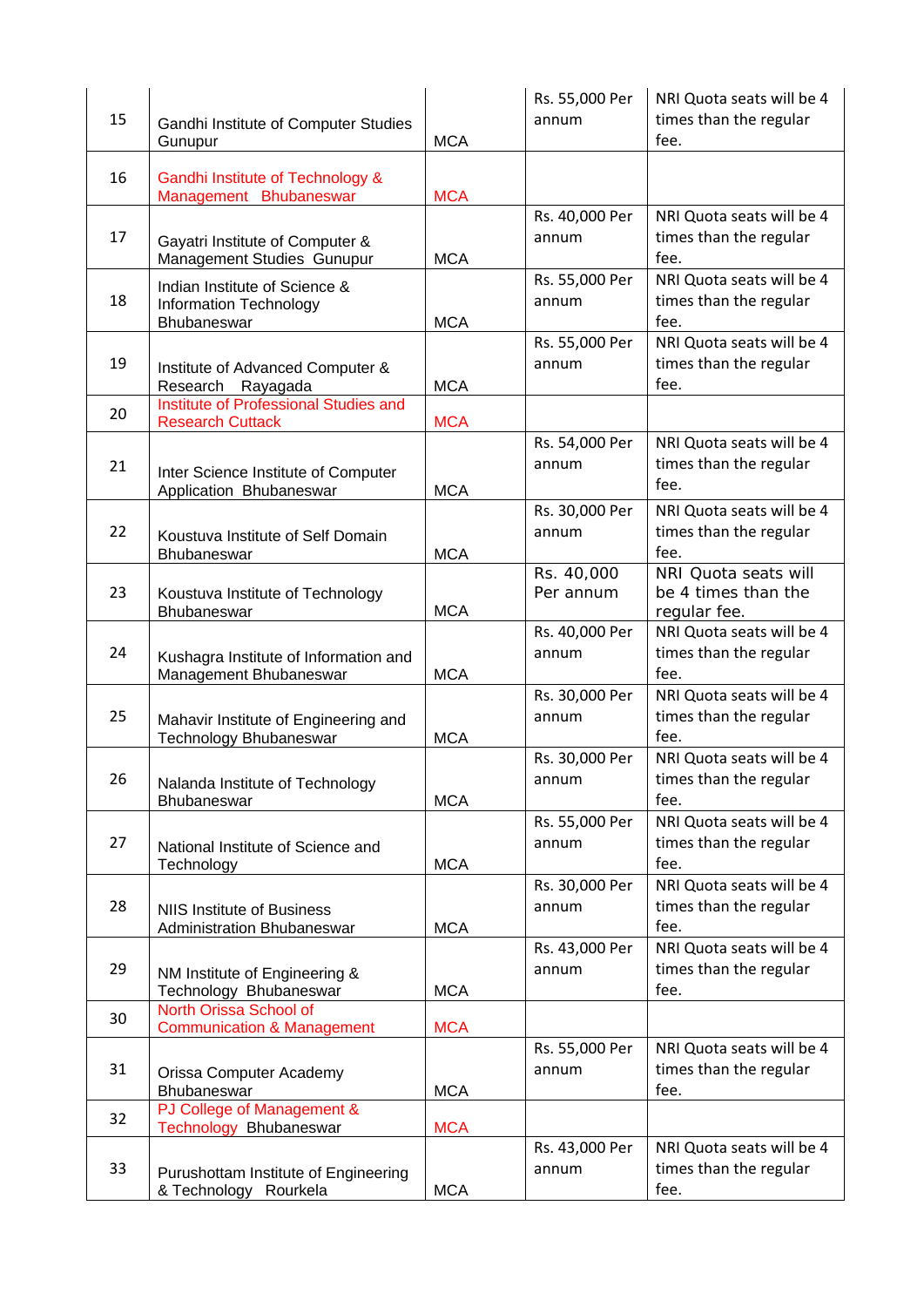| 34 | Rajdhani Engineering College<br>Bhubaneswar                  | <b>MCA</b> | Rs. 30,000 Per<br>annum | NRI Quota seats will be 4<br>times than the regular<br>fee. |
|----|--------------------------------------------------------------|------------|-------------------------|-------------------------------------------------------------|
| 35 | Regional College of Management<br>Bhubaneswar                | <b>MCA</b> | Rs. 55,000 Per<br>annum | NRI Quota seats will be 4<br>times than the regular<br>fee. |
| 36 | Roland Institute of Technology<br>Berhampur                  | <b>MCA</b> | Rs. 50,000 Per<br>annum | NRI Quota seats will be 4<br>times than the regular<br>fee. |
| 37 | Rourkela Institute of Management<br><b>Studies Rourkela</b>  | <b>MCA</b> | Rs. 55,000 Per<br>annum | NRI Quota seats will be 4<br>times than the regular<br>fee. |
| 38 | Rourkela Institute of<br>Technology, Kalunga                 | <b>MCA</b> |                         |                                                             |
| 39 | Seemanta Engineering College<br>Jharpokhria                  | <b>MCA</b> | Rs. 54,000 Per<br>annum | NRI Quota seats will be 4<br>times than the regular<br>fee. |
| 40 | Silicon Institute of Technology<br>Bhubaneswar               | <b>MCA</b> | Rs. 55,000 Per<br>annum | NRI Quota seats will be 4<br>times than the regular<br>fee. |
| 41 | Srusti Academy of Management<br>Bhubaneswar                  | <b>MCA</b> | Rs. 43,000 Per<br>annum | NRI Quota seats will be 4<br>times than the regular<br>fee. |
| 42 | The Techno School Bhubaneswar                                | <b>MCA</b> | Rs. 30,000 Per<br>annum | NRI Quota seats will be 4<br>times than the regular<br>fee. |
| 43 | <b>Trident Academy of Creative</b><br>Technology Bhubaneswar | <b>MCA</b> | Rs. 55,000 Per<br>annum | NRI Quota seats will be 4<br>times than the regular<br>fee. |
| 44 | <b>Trident Academy of Technology</b><br><b>Bhubaneswar</b>   | <b>MCA</b> |                         |                                                             |
| 45 | <b>United School of Business</b><br>Management Bhubaneswar   | <b>MCA</b> | Rs.40,000 Per<br>annum  | NRI Quota seats will be 4<br>times than the regular<br>fee. |

# **FEE STRUCTURE FOR COLLEGES (B.Pharm )COURSES**

| SI. No | <b>COLLEGE/UNIVERSITY(PVT.)</b>            |          | Fee            | Remark          |
|--------|--------------------------------------------|----------|----------------|-----------------|
|        |                                            |          | Rs. 40,000 Per | NRI Quota       |
|        |                                            |          | annum          | seats will be 4 |
|        |                                            |          |                | times than      |
|        |                                            |          |                | the regular     |
|        | College of Pharmaceutical Science, Puri    | B. Pharm |                | fee.            |
|        |                                            |          | Rs. 50,000 Per | NRI Quota       |
|        |                                            | B. Pharm | annum          | seats will be 4 |
|        |                                            |          | Rs. 55,000 Per | times than      |
|        | College of Pharmaceutical Science, Mohuda, |          | annum          | the regular     |
| 2      | <b>Berhampur</b>                           | M. Pharm |                | fee.            |
|        |                                            |          | Rs. 40,000 Per | NRI Quota       |
| 3      | Dadhichi College of Pharmacy               | B. Pharm | annum          | seats will be 4 |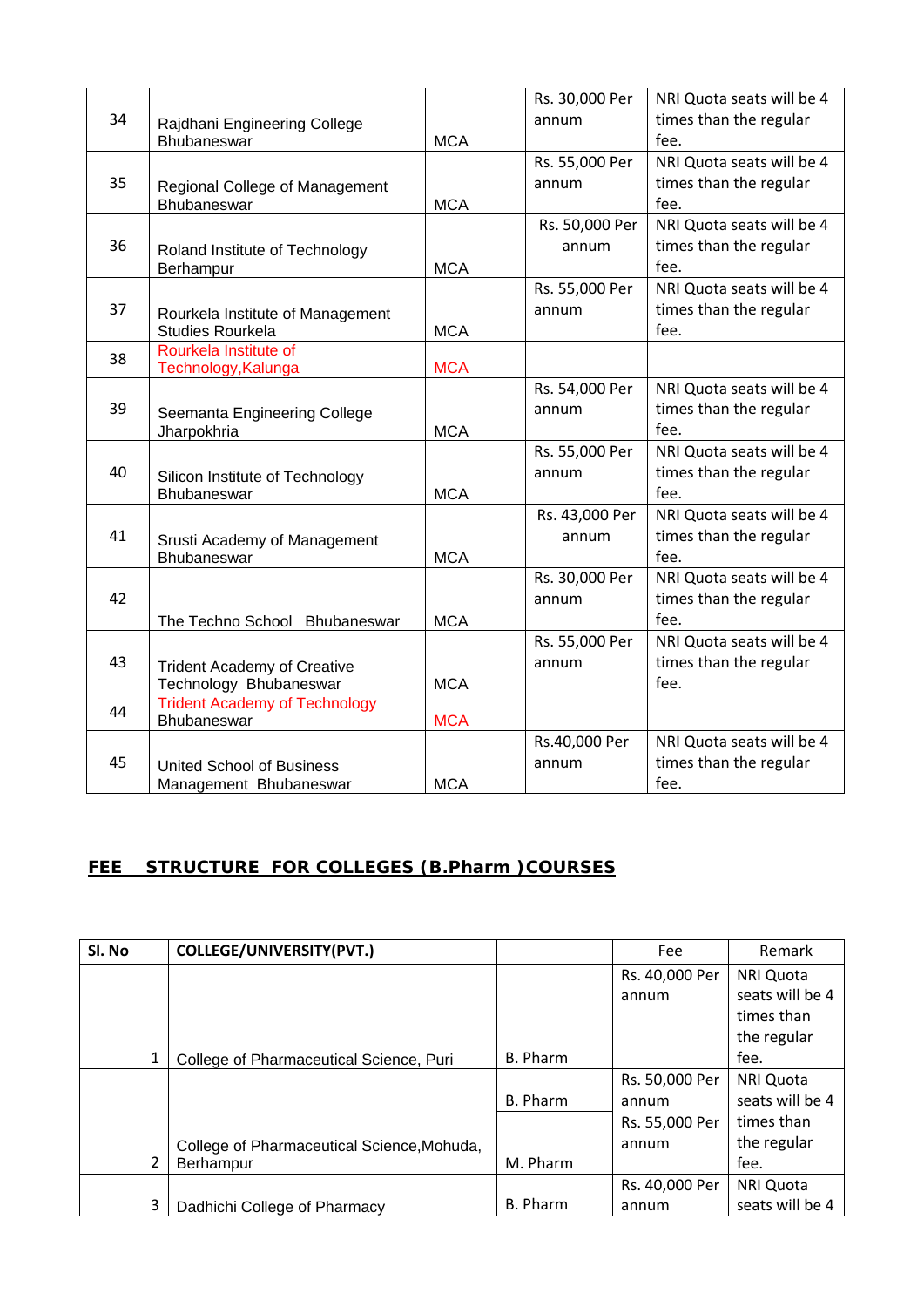|    |                                                       |                 |                         | times than<br>the regular     |
|----|-------------------------------------------------------|-----------------|-------------------------|-------------------------------|
|    |                                                       |                 | Rs. 45,000 Per          | fee.<br><b>NRI Quota</b>      |
|    |                                                       | <b>B.</b> Pharm | annum                   | seats will be 4               |
|    |                                                       |                 | Rs. 50,000 Per          | times than                    |
|    |                                                       | M. Pharm        | annum                   | the regular                   |
| 4  | Gayatri College of Pharmacy                           |                 |                         | fee.                          |
|    |                                                       |                 | Rs. 40,000 Per          | <b>NRI Quota</b>              |
|    |                                                       | <b>B. Pharm</b> | annum                   | seats will be 4<br>times than |
|    |                                                       | M. Pharm        | Rs. 44,000 Per<br>annum | the regular                   |
| 5  | Gayatri Institute of Science and Technology           |                 |                         | fee.                          |
|    |                                                       |                 | Rs. 40,000 Per          | <b>NRI Quota</b>              |
|    |                                                       | <b>B. Pharm</b> | annum                   | seats will be 4               |
|    |                                                       |                 |                         | times than                    |
|    |                                                       |                 |                         | the regular                   |
| 6  | HI-Tech College of Pharmacy                           |                 |                         | fee.<br><b>NRI Quota</b>      |
|    |                                                       | <b>B.</b> Pharm | Rs. 40,000 Per<br>annum | seats will be 4               |
|    |                                                       |                 | Rs. 44,000 Per          | times than                    |
|    |                                                       | M. Pharm        | annum                   | the regular                   |
| 7  | <b>IMT Pharmacy College, PURI</b>                     |                 |                         | fee.                          |
|    |                                                       |                 | Rs. 50,000 Per          | <b>NRI Quota</b>              |
|    |                                                       | <b>B. Pharm</b> | annum                   | seats will be 4               |
|    |                                                       |                 | Rs. 55,000 Per          | times than                    |
| 8  | Indira Gandhi Institute of Pharmaceutical<br>Science  | M. Pharm        | annum                   | the regular<br>fee.           |
|    |                                                       |                 | Rs. 50,000 Per          | <b>NRI Quota</b>              |
|    |                                                       | <b>B. Pharm</b> | annum                   | seats will be 4               |
|    |                                                       |                 | Rs. 55,000 Per          | times than                    |
|    |                                                       | M. Pharm        | annum                   | the regular                   |
|    |                                                       |                 |                         | fee.                          |
|    |                                                       |                 |                         |                               |
| 9  | Institute of Pharmacy & Technology,<br><b>SALIPUR</b> |                 |                         |                               |
|    |                                                       |                 | Rs. 49,000 Per          | <b>NRI Quota</b>              |
|    |                                                       | <b>B.</b> Pharm | annum                   | seats will be 4               |
|    |                                                       |                 | Rs. 54,000 Per          | times than                    |
| 10 |                                                       | M. Pharm        | annum                   | the regular<br>fee.           |
|    | Jeypore College of Pharmacy                           |                 | Rs. 50,000 Per          | <b>NRI Quota</b>              |
|    |                                                       | B. Pharm        | annum                   | seats will be 4               |
|    |                                                       |                 | Rs. 55,000 Per          | times than                    |
|    | Kanak Manjari Institute of Pharmaceutical             | M. Pharm        | annum                   | the regular                   |
| 11 | Sciences                                              |                 |                         | fee.                          |
|    |                                                       |                 | Rs. 50,000 Per          | <b>NRI Quota</b>              |
|    |                                                       | B. Pharm        | annum                   | seats will be 4               |
|    |                                                       | M. Pharm        | Rs. 55,000 Per          | times than                    |
| 12 | Roland Institute of Pharmaceutical Sciences           |                 | annum                   | the regular<br>fee.           |
|    |                                                       |                 | Rs. 50,000 Per          | <b>NRI Quota</b>              |
| 13 | Royal College of Pharmacy & Health Science            | <b>B.</b> Pharm | annum                   | seats will be 4               |
|    |                                                       |                 |                         |                               |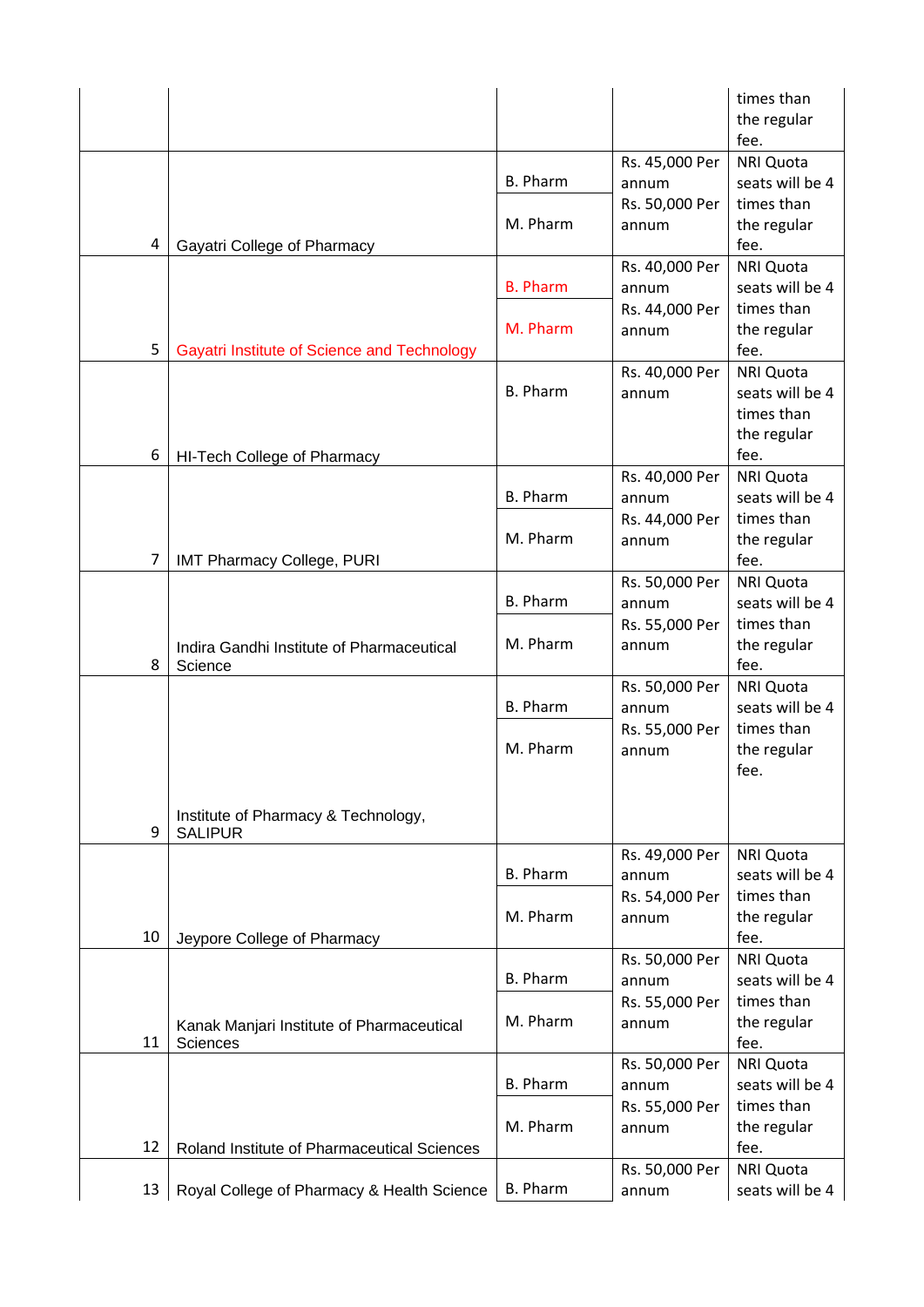|    |                                       |                 | Rs. 55,000 Per | times than       |
|----|---------------------------------------|-----------------|----------------|------------------|
|    |                                       | M. Pharm        | annum          | the regular      |
|    |                                       |                 |                | fee.             |
|    |                                       |                 | Rs. 50,000 Per | <b>NRI Quota</b> |
|    |                                       | <b>B.</b> Pharm | annum          | seats will be 4  |
|    |                                       |                 | Rs. 55,000 Per | times than       |
|    | Seemanta Institute of Pharmaceutical  | M. Pharm        | annum          | the regular      |
| 14 | <b>Sciences</b>                       |                 |                | fee.             |
|    |                                       |                 | Rs. 50,000 Per | NRI Quota        |
|    |                                       | B. Pharm        | annum          | seats will be 4  |
|    |                                       |                 |                | times than       |
|    | Sri Jayadev College of Pharmaceutical |                 |                | the regular      |
| 15 | <b>Sciences</b>                       |                 |                | fee.             |
|    |                                       |                 | Rs. 40,000 Per | NRI Quota        |
|    |                                       | <b>B.</b> Pharm | annum          | seats will be 4  |
|    |                                       |                 | Rs. 44,000 Per | times than       |
|    |                                       | M. Pharm        | annum          | the regular      |
| 16 | The Pharmaceutical College, BARPALI   |                 |                | fee.             |

### **Fee Structure for B. Arch. Programme with effect from academic session 2010-11.**

| SI. | Name of the Institution     | Course | Fee        | Remarks                     |
|-----|-----------------------------|--------|------------|-----------------------------|
| No. |                             |        |            |                             |
| -01 | Piloo Modi College of       |        | Rs. 40,000 | NRI Quota seats will be 4   |
|     | Architecture, ABIT, Cuttack | Arch   | Per annum  | times than the regular fee. |

### **Fee Structure for B. HMCT. Programme with effect from academic session 2010-11.**

| SI.             | Name of the Institution    | Course | Fee        | Remarks                  |
|-----------------|----------------------------|--------|------------|--------------------------|
| No.             |                            |        |            |                          |
| $\overline{01}$ | Ranjita Institute of Hotel | В.     | Rs. 40,000 | NRI Quota seats will be  |
|                 | Management & Catering      |        | Per annum  | 4 times than the regular |
|                 | Technology, Bhubaneswar    |        |            | tee.                     |

#### **Fixation of Optional Cost.**

The optional cost and caution money for the Technical / Professional Institution in respect of various programmes is fixed as follows w.e.f. academic session 2011-12.

| SI. | Particulars            | <b>Optional Fee and Caution Money</b>                       |  |  |
|-----|------------------------|-------------------------------------------------------------|--|--|
| No. |                        |                                                             |  |  |
| 01  | <b>Hostel Cost for</b> | $(i)$ . Rs. 18,000 per Year per Student (Own Hostel)        |  |  |
|     | all Courses            | (ii). Rs. 10,000 per Year per Student (Rented hostel)       |  |  |
| 02  | Transportation         | Rs. 8,000 up to 20 Km and Rs. 12,000 for more than that for |  |  |
|     | Cost                   | the full year.                                              |  |  |